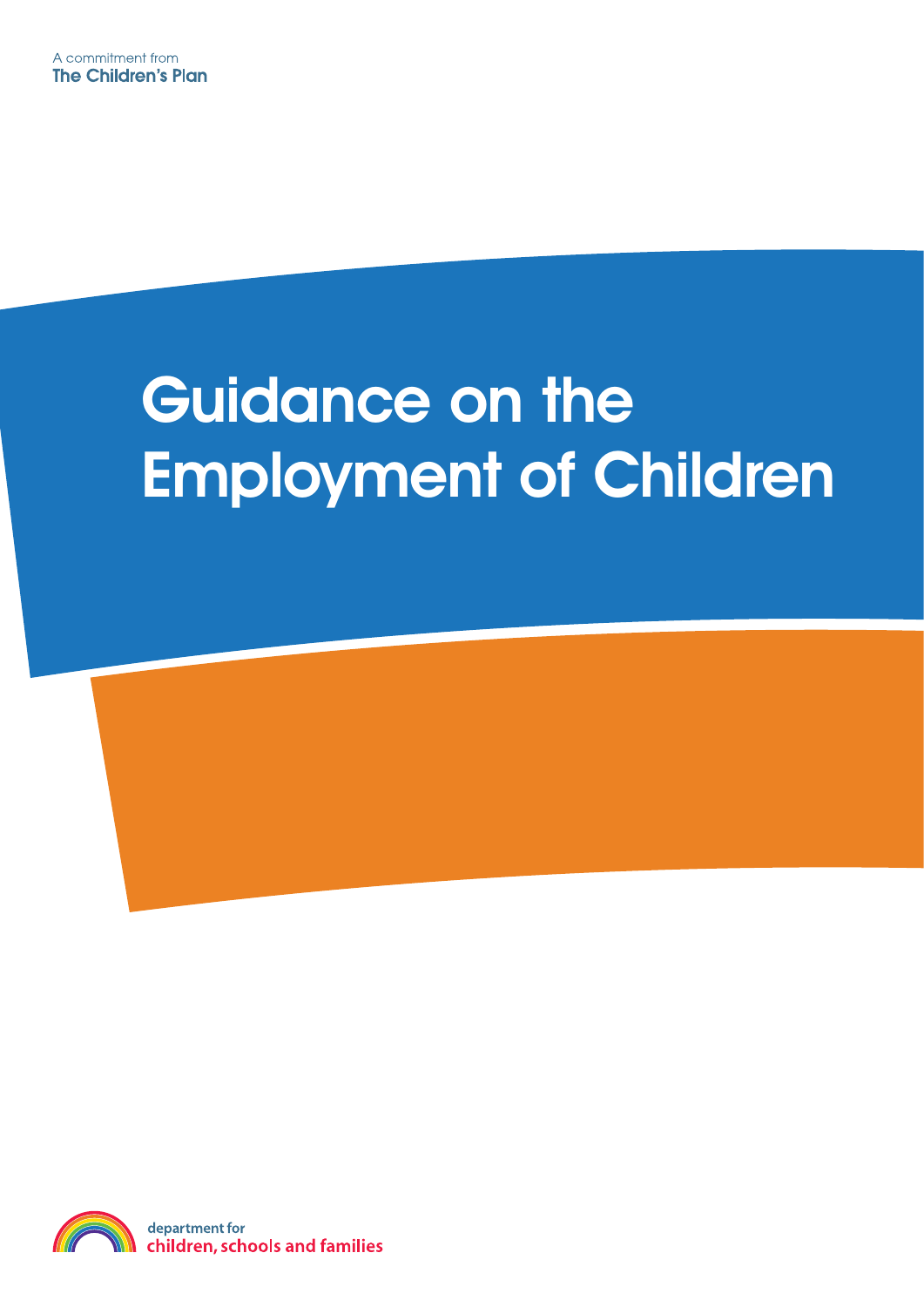# **Contents**

| 1.             | <b>Introduction</b>                                          | $\overline{2}$  |
|----------------|--------------------------------------------------------------|-----------------|
| 2.             | <b>Glossary</b>                                              | $\mathbf{3}$    |
| 3 <sub>1</sub> | Rules on the employment of children - general                | $\overline{4}$  |
| 4.             | <b>Age limits and hours</b>                                  | 5               |
| 5.             | What kind of work can a child do?                            | $\overline{7}$  |
|                | 6. What kind of work is prohibited or restricted             | 8               |
| 7.             | <b>Permits</b>                                               | 11.             |
| 8.             | <b>Offences</b>                                              | 12 <sup>°</sup> |
|                | 9. Additional health and safety requirements                 | 13              |
|                | <b>10. Work Experience</b>                                   | 14              |
|                | 11. Implications for local authorities                       | 15              |
|                | 12. Implications for employers                               | 16              |
|                | 13. Implications for schools                                 | 17              |
|                | 14. Implications for parents and children                    | 18              |
|                | 15. Safeguarding children                                    | 19              |
|                | 16. References                                               | 22              |
| <b>Annex</b>   | Children – permitted hours of work – daily and weekly limits | 23              |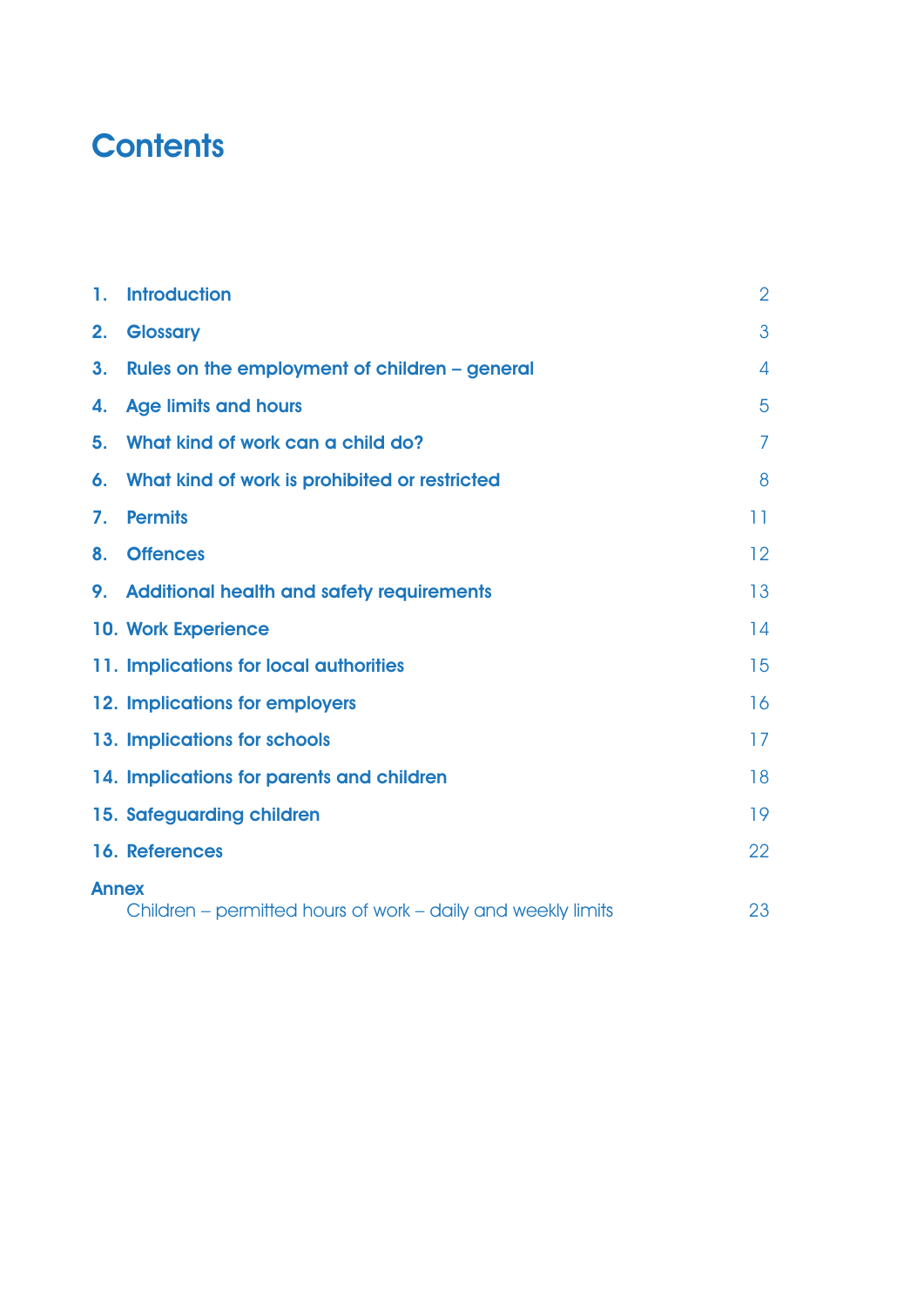# <span id="page-2-0"></span>Section 1 **Introduction**

This guidance is intended to set out the key provisions of the law on child employment for local authorities, employers, parents and other stakeholders to promote understanding and effective operation of the law. It seeks to explain the law and include some best practice advice to help those implementing it to deal with the sorts of practical questions they regularly face. This will enable employers to operate as prudently as possible within the legal framework to their benefit and to the benefit of the young people themselves. Local authorities are also reminded of the importance of raising awareness among employers of the legal requirements.

This guidance is not, and cannot be, an authoritative legal interpretation of the provisions of the relevant Acts of Parliament, byelaws and regulations, which is a matter for the Courts, nor is it intended as a substitute for specific legal advice on particular issues.

This guidance is about the special rules which apply to the employment of children under the school leaving age. It does not cover general employment law, which, except for:

- the national minimum wage; and
- the rules requiring four weeks holiday;

applies to the employment of such children just as it applies to the employment of adults. This means in particular that the rules against discrimination in employment on the grounds of race, sex, religion or belief, disability, sexual orientation, gender reassignment or age will apply to the employment of children just as they apply to the employment of adults.

This guidance covers employment in England. The Welsh Assembly Government will make its own arrangements for any guidance for Wales. Separate but similar legislation applies in Scotland.

This guidance does not cover the rules which apply where a child is engaged in a performance.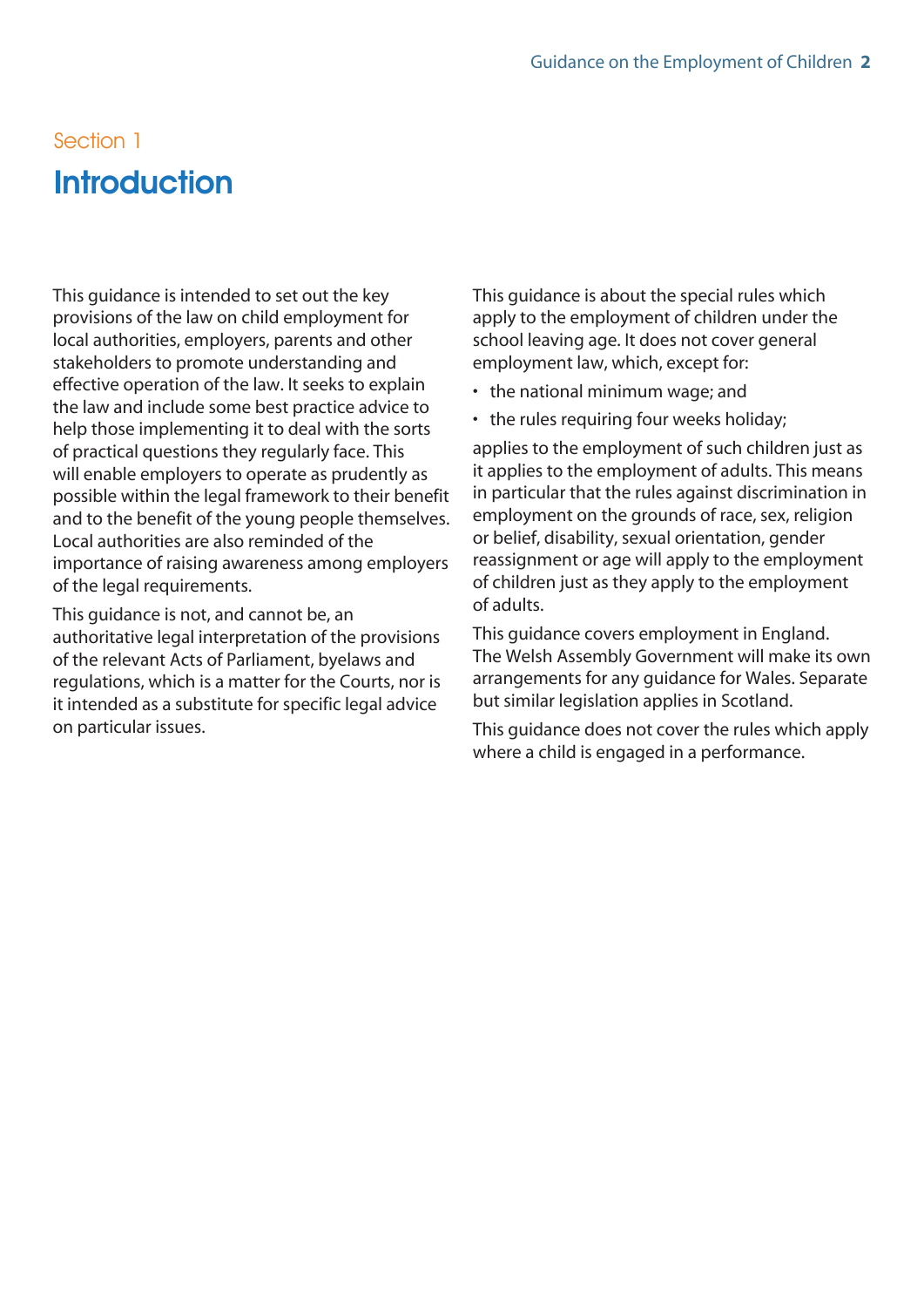# <span id="page-3-0"></span>Section 2 **Glossary**

### **What is meant by the 'school leaving age'?**

This guidance frequently refers to a child under the school leaving age. A child reaches the school leaving age on the last Friday in June in the school year in which the child has his or her 16th birthday. This means that a child can still be 15 when reaching the school leaving age if his or her 16th birthday is in the summer holidays. The school leaving age applies whether the child is at a local authority maintained school or an independent school.

The Education and Skills Act 2008 will in general require young people to continue to participate in education or training post-16 from 2013 (until 17 from 2013 and until 18 from 2015). This does not necessarily mean staying at school and young people will still be able to work, provided they are learning as well. Participation could be through school, college, work based training or part-time training if they are employed full time. As this Act does not affect the school leaving age it does not affect the meaning of 'child under the school leaving age' as far as the rules relating to the employment of children are concerned.

### **What is meant by 'local authority'?**

In this guidance 'local authority' is the county council in areas where there is both a county council and a district council; in other areas it is the unitary authority i.e. the metropolitan district council, London borough council or the councils of the City of London and the Isles of Scilly.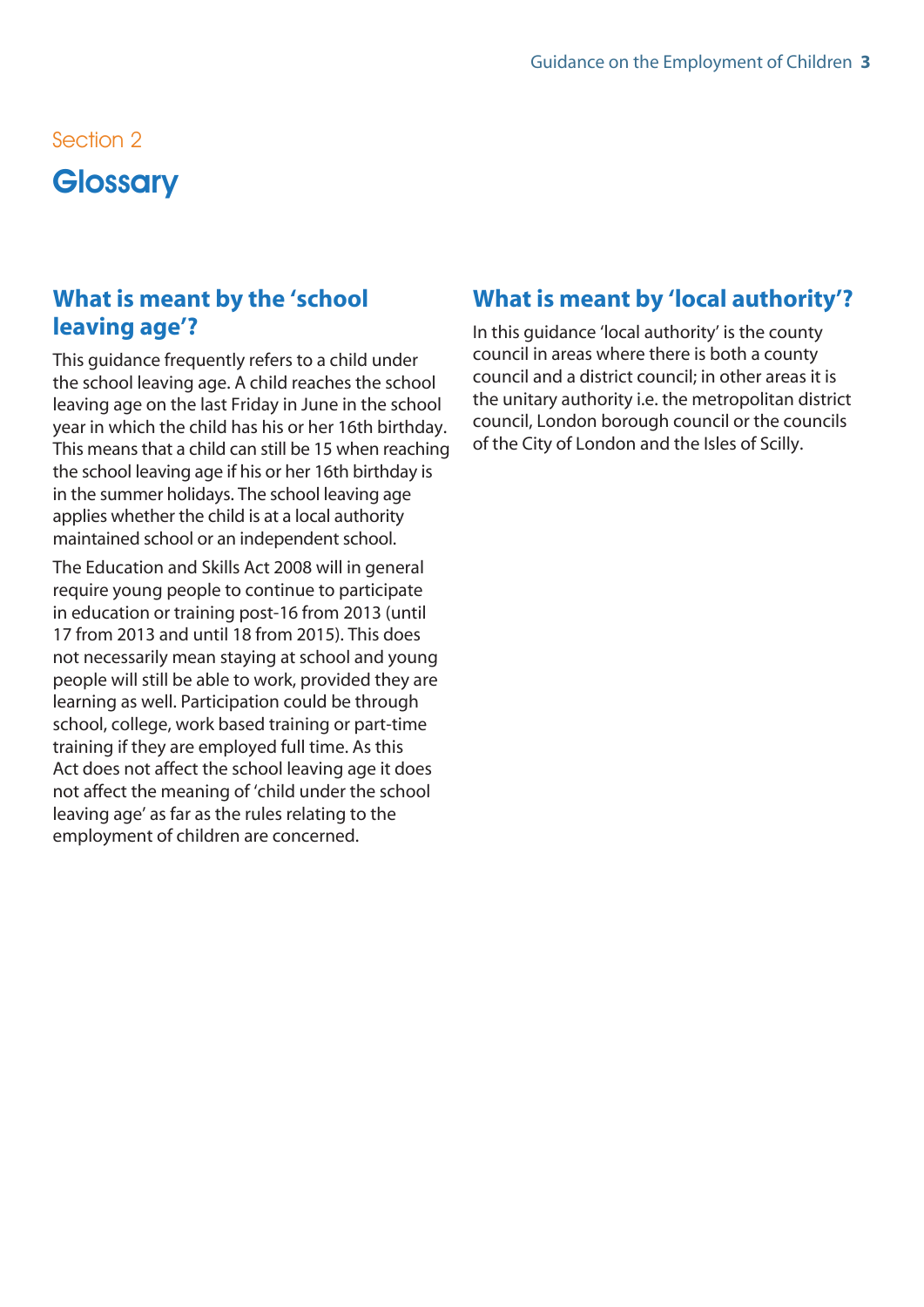# <span id="page-4-0"></span>Rules on the employment of children – general

The rules which cover the employment of children under the school leaving age are mainly found in the Children and Young Persons Act 1933 although there are some rules contained in other Acts and regulations, for example the Management of Health and Safety at Work Regulations 1999. For more detail see the list of Acts and regulations at the end of this guidance.

In addition there are rules in local authority byelaws made under the Children and Young Persons Act 1933. In 1998, the Department of Health published model byelaws. Many authorities have made byelaws which broadly follow this model although some authorities have departed from it to suit local circumstances. So employers will always need to check the position about byelaws with the local authority before employing a child. The Act does not say whether the relevant byelaws are the byelaws made by the authority where the child lives or the byelaws made by the authority where the employment is to take place. However the view of the Department for Children Schools and Families (DCSF) and local authorities is that the relevant byelaws are the byelaws made by the authority where the employment is to take place.

The rules covering age limits and hours are described in section 4 below, the rules covering what type of work can and cannot be done by children in sections 5 and 6 and the system of permits in section 7.

#### **What is meant by employment?**

As well as employment in its normal meaning, the Children and Young Persons Act 1933 states that a person who assists in a trade or occupation carried on for profit is considered as employed even though he or she may receive no payment. So the rules in the Children and Young Persons Act will apply where, for example, children help their parents in a shop without receiving any payment. The actual words used in the Act here are a "person who assists in a trade or occupation carried on for profit". In today's circumstances DCSF considers that any occupation where the aim is to make a surplus would be considered as a trade or occupation carried on for profit so, in DCSF's view, unpaid work at a charity shop would count as employment, but not, for example, unpaid work at a youth club.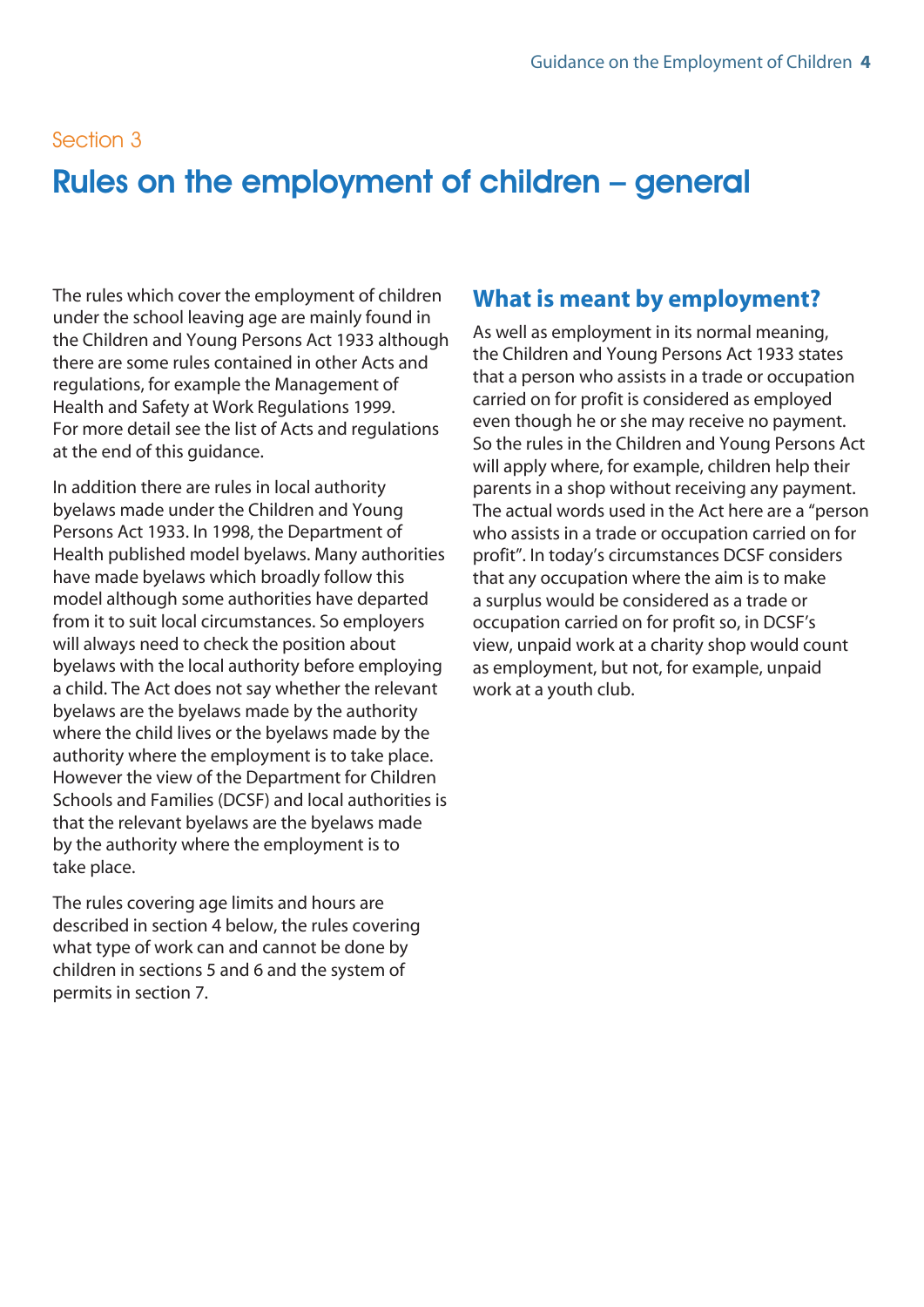# <span id="page-5-0"></span>Age limits and hours

### **How old does a child need to be before they can be employed?**

• A child under 14 may not be employed, but this rule can be, and often is, relaxed by byelaws to allow the employment of 13 year-old children in certain occupations. The typical occupations in which a 13 year-old child can be employed under byelaws are described in section 5, but it is important to check with the local authority where the employment is to take place to see what byelaws they have made about the employment of 13 year-old children.

#### **When during the day can a child under the school leaving age be employed?**

- A child may not be employed before 7.00 a.m. or after 7.00 p.m.
- A child may not be employed before the end of the school day on any day on which the child has to go to school. But this rule can be, and frequently is, relaxed by byelaws to permit an hour's employment in the morning before school starts. So again it is important to check with the local authority where the employment is to take place what their byelaws say about employment on school days.

### **How many hours can a child under the school leaving age be employed for?**

- A child may not be employed for more than two hours on a day on which he or she has to go to school, or on a Sunday.
- A child under 15 may not be employed for more than five hours on any day from Monday to Saturday on which he or she does not have to go to school.
- A child aged 15 or over may not be employed for more than 8 hours on a weekday on which he or she does not have to go to school.
- A child may not be employed for more than 12 hours in any week if that week includes a day on which the child has to go to school. 'Week' here is any period of seven consecutive days.
- A child under 15 may not be employed for more than 25 hours in any week where that week does not include a day on which the child has to go to school. 'Week' here is any period of seven consecutive days. So, for example, if term ends on a Wednesday, it will not be until the week commencing on the following Wednesday that the child can work up to 25 hours.
- A child aged 15 or over may not be employed for more than 35 hours in any week where that week does not include a day on which the child has to go to school. Again, 'week' here is any period of seven consecutive days.

These restrictions on hours are summarised in the table in the Annex to this guidance. Different provisions apply to children who are on work experience placements as part of their education (please see section 10 o[n page 14\).](#page-14-0)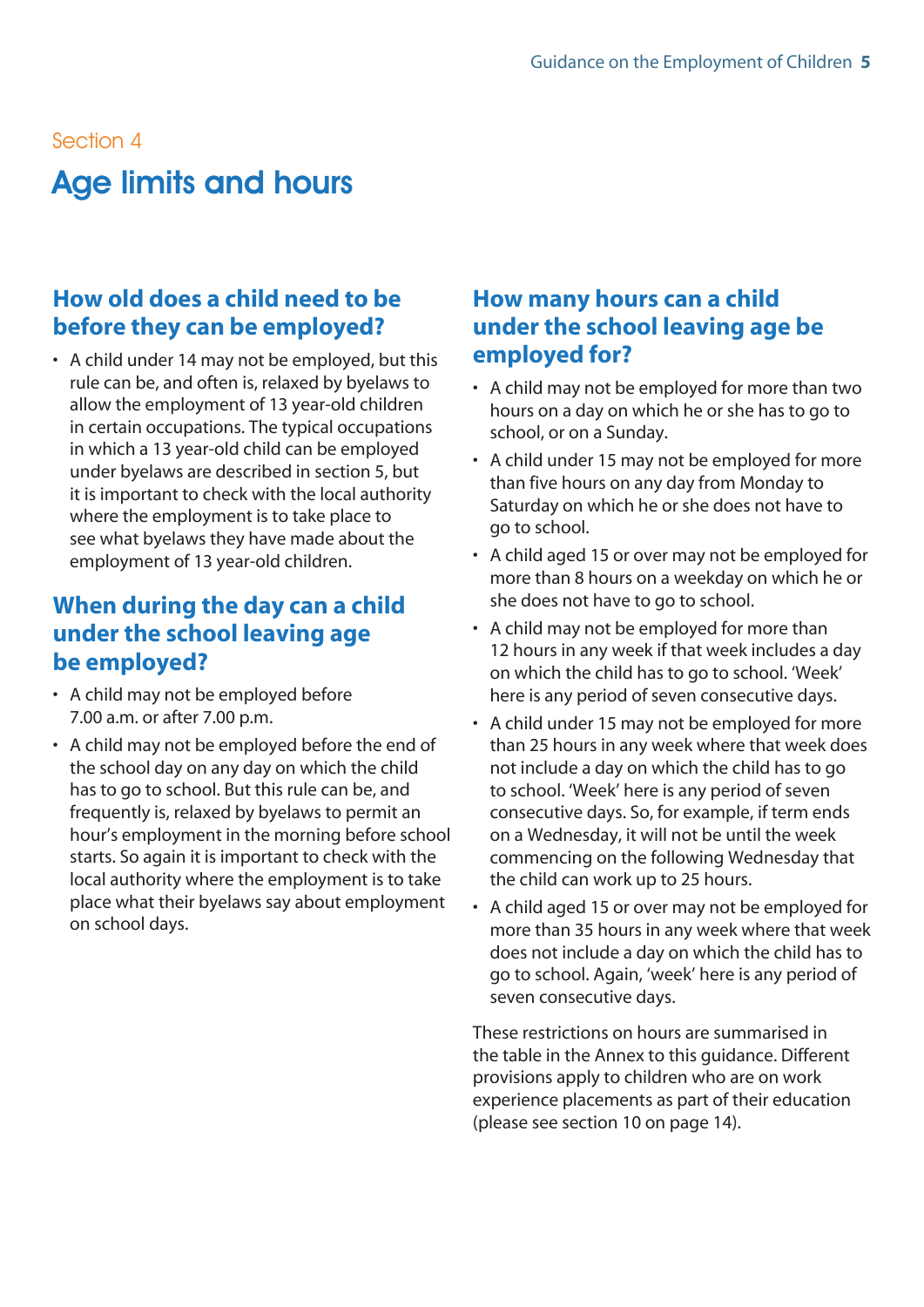### **Absence from school**

As well as the restrictions outlined above under the Children and Young Persons Act, any absence from school due to employment whether paid or unpaid would be treated as unauthorised absence and could lead to action against the parents.

### **Children not at school**

In the restrictions outlined above there are references to the school day and any day on which the child has to go to school. In the case of a restriction which relates to the school day or a day on which the child has to go to school the Act does not deal with the position of home educated children, children excluded from school or any other children who for any reason are not registered pupils at a school. However where a child has been excluded from school and is required to attend alternative educational provision, absence from the educational provision due to employment, whether paid or unpaid, would again be treated as unauthorised absence and could lead to action against the parents.

### **What about breaks and holidays?**

- A child may not be employed for more than four hours without at least one hour's break. Consequently, in DCSF's view, once a child has been working for more than four hours the child must have the hour's break. It makes no difference if the child has already had shorter breaks within that four-hour period.
- A child under the school leaving age must have a two-week break from any employment in each year. 'Year' here is a calendar year, not a school year. This break must be taken during the school holidays. However as mentioned in section 1 the rules requiring four weeks holiday which apply to adult employees do not apply to children.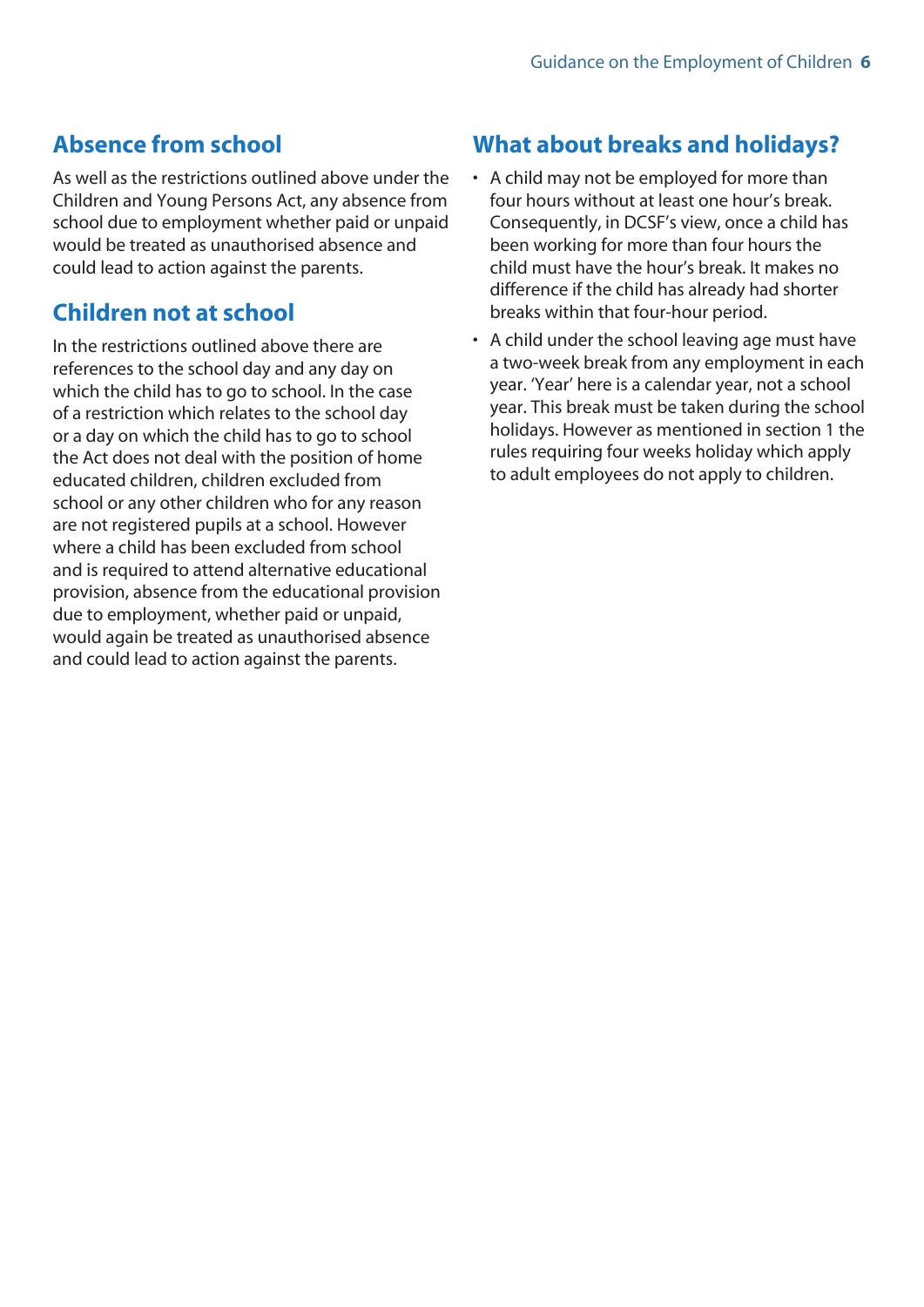# <span id="page-7-0"></span>What kind of work can a child do?

### **All children**

A child under the school leaving age may only be employed to do 'light work'. This is:

*" work which on account of the inherent nature of the tasks which it involves and the particular conditions under which they are performed is not likely to be harmful to the health, safety or development of children and is not such as to be harmful to their attendance at school or to their participation in work experience, or their capacity to benefit from the instruction received or the experience gained".*

In the context of newspaper delivery the National Federation of Retail Newsagents have issued safety guidelines for news deliverers which recommends a maximum weight of 15kg (33 lbs) for adults and this may be reduced to 9kg (20 lbs) for young people. Age and physical stature should be taken into account when deciding what is appropriate.

### **Children aged 13**

The model byelaws allow the employment of children aged 13 in some kinds of light work. Again however it is important to check the byelaws made by the local authority where the employment is to take place as there are variations among authorities. The types of light work listed in the model byelaws are:

• Agricultural or horticultural work. Some authorities' byelaws may allow this type of work without restriction. Other authorities' byelaws may allow light agricultural or horticultural work on an occasional basis under the direct supervision of the child's parent. In addition some authorities' byelaws may still state that they allow the employment of children aged 10 or over on an occasional basis in light agricultural or horticultural work under the direct supervision of the child's parent. However, following a change in the law in 2000, DCSF's view is that a byelaw in this form, allowing the employment of children under 13 no longer has

any effect and, as mentioned in section 4, all employment of children under 13 in any type of work is now illegal.

- Delivery of newspapers, journals or other printed material and collecting payment for them. However, although this byelaw allows collection of payment the prohibition in the model byelaws set out in section 6 on collecting money except under the supervision of an adult still applies, if the authority's byelaws follow the model.
- Shop work, including shelf stacking.
- Hairdressing salons.
- Office work.
- Car washing by hand in a private residential setting.
- In a café or restaurant, but byelaws are likely to prohibit employment in the kitchen of a café or restaurant (see section 6) so the employment which would be allowed would be employment as a waitress or waiter or employment serving at the counter.
- In riding stables, but the licence for the riding stables under the Riding Establishments Act 1964 will contain restrictions that a child under 16 cannot supervise riding or be left in charge of a riding stables.
- Domestic work in hotels and other establishments offering accommodation.

The work has to be light work, so although, for example, agricultural or horticultural work or work in a riding stables may be permitted for 13 yearold children, lifting bales of hay at a farm or riding stables would probably not be permitted as that would not be light work.

### **Children aged 14 and above**

Children aged 14 and above but under the school leaving age can do any light work except work prohibited or restricted as described in section 6.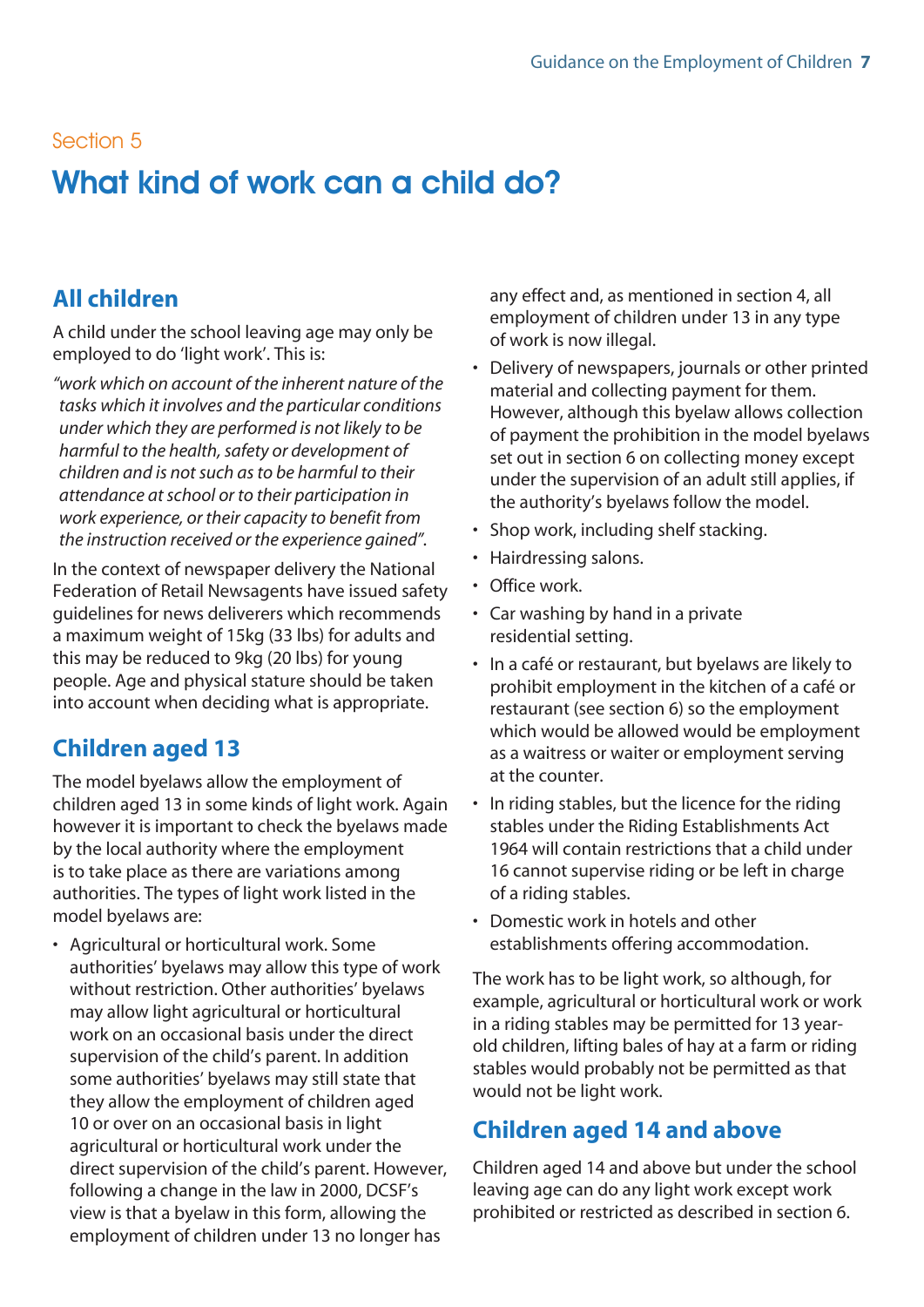# <span id="page-8-0"></span>What kinds of work is prohibited or restricted?

This section sets out the kinds of work which a child may not do and restrictions on what a child can do.

#### **Health and safety**

A child under 18 cannot be employed for work:

- which is beyond the child's physical or psychological capacity;
- involving harmful exposure to toxic or carcinogenic substances;
- involving harmful exposure to radiation;
- involving a risk which cannot be recognised or avoided by young persons because of their lack of attention to safety or lack of experience or training; this is likely to mean that any employment involving the use of sharp knives or slicers will be prohibited; or
- in which there is a risk to health from extreme cold or heat, noise or vibration.

#### **Employment prohibited or restricted by local authority**

The local authority has power to forbid the employment of a child under the school leaving age who is at a local authority maintained school or to impose restrictions on the child's employment. The authority can only use this power if they think that the child is being employed in a way which prejudices the child's health or makes the child unfit to obtain the full benefit of his or her education. This power does not apply however where the child is a pupil at an independent school or an Academy.

#### **Industrial undertakings**

As well as the rule restricting children to light work the employment of children under the school leaving age in industrial undertakings is forbidden. 'Industrial undertakings' includes:

- mines and quarries;
- any manufacturing;
- construction or repair of buildings, roads etc; and
- transport of passengers or goods, including handling goods in a warehouse.

The relevant Act forbids employment in industrial undertakings rather than forbidding any particular type of employment. So employment in, for example, the office of a road haulage firm would be forbidden because the road haulage firm would be an industrial undertaking. There is however an exception for family undertakings. A child can be employed in an industrial undertaking if it is an undertaking where only members of the same family are employed, although if a child is employed in such an undertaking the child must, in DCSF's view, only be employed to do light work (see above).

#### **Sale of alcohol**

Under the Licensing Act 2003 it is an offence for an unaccompanied child under 16 to be present in premises solely or mainly involved in the sale of alcohol. Furthermore, licensing authorities may attach conditions to a licence forbidding access to older children for the promotion of the four licensing objectives (including the protection of children from harm) but only if representations have been received by responsible authorities such as the police or interested parties such as local residents and following a hearing.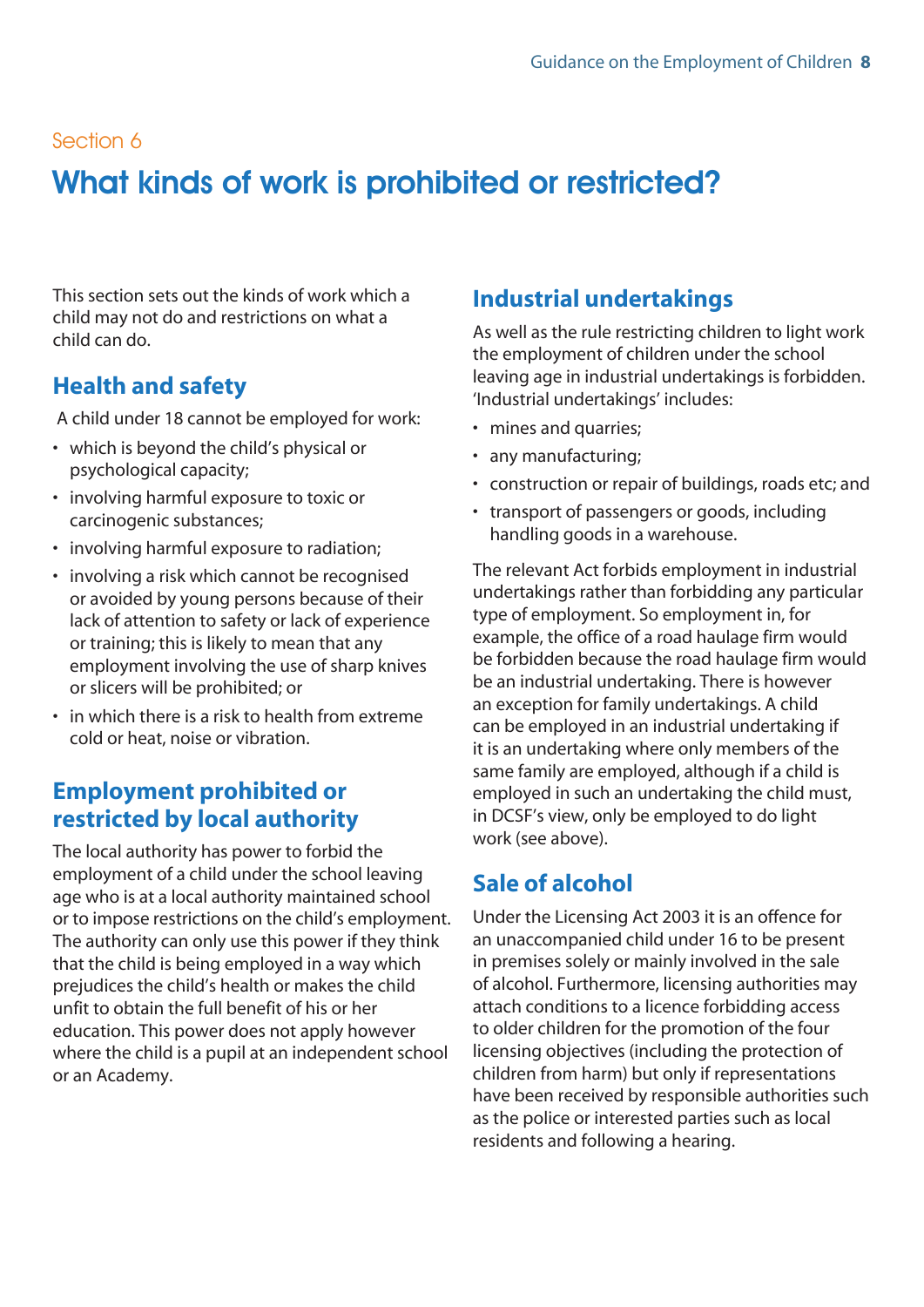The Act also restricts the unsupervised sale of alcohol by anyone under 18 except where it is sold or supplied for consumption with a table meal in a part of the premises used only for that purpose. The effect of this exemption is that, for example, a child under the school leaving age working as a waitress or waiter is, under the Act, able to serve alcohol lawfully in a restaurant.

However authorities may have byelaws prohibiting or restricting the employment of children in the sale of alcohol except in sealed containers (see below) and any such byelaws will remain effective. So if an authority has such a byelaw it will be an offence under that byelaw to employ a child in the sale of alcohol in a restaurant (unless it is in a sealed container) even though the Licensing Act permits the unsupervised sale of alcohol by children in these circumstances.

### **Gambling**

The employment of children under 16 in almost all forms of gambling is forbidden. This includes casinos, bingo, lotteries (including the National Lottery) betting shops, machine arcades and the pools. There are limited exceptions covering fairs (although byelaws may well prohibit employment as an attendant at a fairground) and gambling which is not carried out commercially.

### **Employment on boats**

A child under the school leaving age cannot be employed on any United Kingdom registered ship. This includes those operating on inland waters, including rivers, lakes and category A to D waters. 'Ship' includes all types of UK registered vessel. In addition, children under 16, including those over school leaving age, are prohibited from being employed on any UK registered sea-going ship. It is recommended that advice on the employment of children in any work involving canoes, kayaks, sailing dinghies etc. should be sought from the relevant national sports governing bodies. All children working on boats must be given appropriate health, safety and welfare protection including relevant risk assessments.

### **Additional prohibitions likely to be found in byelaws**

The model byelaws contain further prohibitions on employment of children under the school leaving age. Again however it is important to check the actual byelaws made by the authority where the employment is to take place; some byelaws may have additional prohibitions. The model byelaws forbid employment of any child under the school leaving age:

- In a cinema, theatre, discotheque, dance hall or nightclub except in connection with a performance given entirely by children. In DCSF's view a byelaw in this form would prevent children working in the box office or in a kiosk, or indeed a franchised coffee shop in a cinema or theatre as this could result in unsupervised access to an inappropriate production or event.
- To sell or deliver alcohol except in sealed containers; as mentioned above a byelaw in this form would be in addition to the restrictions on the employment of children in the sale of alcohol under the Licensing Act described above.
- To deliver milk, but not all authorities include this prohibition in their byelaws and some authorities' byelaws only prohibit delivery of milk if the vehicle is not fitted with a seatbelt.
- To deliver fuel oils; in addition it is likely that any licence for a filling station required under the Petroleum (Consolidation) Act 1928 will contain a prohibition on operating attendants being under 16.
- In a commercial kitchen; various points have arisen on the effect of a byelaw in this form. In DCSF's view this byelaw is aimed at the process of cooking and would not prevent:
	- serving at the counter of a fish and chip shop provided this does not involve getting fish or chips out of a deep fryer or working in an area where fish or chips are prepared;
	- washing up in an area separate from where food is prepared;
	- making sandwiches at the counter of a sandwich bar; and
	- collecting meals from a kitchen or returning empty plates to a kitchen.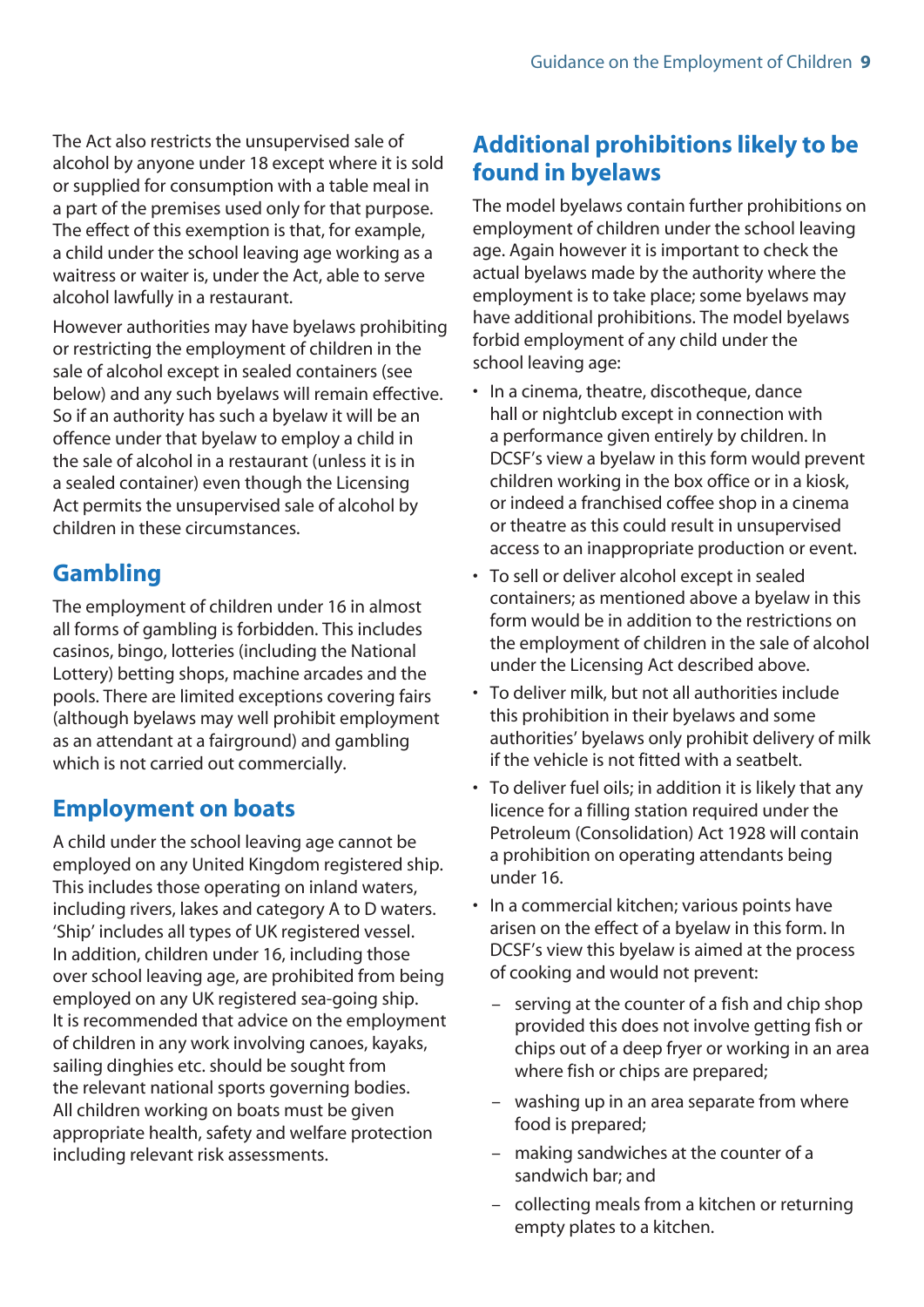However employers in catering establishments need, of course, to bear in mind the prohibitions on employment on health and safety grounds mentioned above. For example if sharp knives or slicers have to be used in making sandwiches employment of children in making those sandwiches might well be prohibited on health and safety grounds.

- To collect or sort refuse. In DCSF's view a byelaw in this form would prevent employment of a child in picking up litter.
- In any work which is more then three metres above ground or, in the case of internal work, more than three metres above floor level.
- In employment involving harmful exposure to physical, biological or chemical agents. Employment of children in this type of work is also likely to be forbidden on health and safety grounds (see above) and, as far as hairdressing products are concerned, employers should also note the Health and Safety Executive Guidance **[www.hse.gov.uk/hairdressing/information.htm](http://www.hse.gov.uk/hairdressing/information.htm)**
- To collect money or to sell or canvass door to door except under the supervision of an adult; many authorities' byelaws however have a complete prohibition on these activities. If the byelaws do have an exception for collecting money etc. under the supervision of an adult the adult must, in DCSF's view, accompany the child at all times. There is also a prohibition in the House to House Collection Regulations 1947 on children under 16 making house to house collections for charities.
- In work involving exposure to adult material or in situations which are for this reason otherwise unsuitable for children.
- In telephone sales.
- In any slaughterhouse or in that part of any butcher's shop or other premises connected with the killing of livestock, butchery or the preparation of carcasses or meat for sale. In DCSF's view "preparation of meat for sale" here would include slicing meat but not simply weighing meat in a butcher's shop or putting it into a packet.
- As an attendant or assistant in a fairground or amusement arcade or in any other premises used for the purpose of public amusement by means

of automatic machines, games of chance or skill or similar devices.

• In the personal care of residents of any residential care home or nursing home unless under the supervision of a responsible adult. Now however National Minimum Standards issued under the Care Standards Act 2000 require staff providing personal care to be aged at least 18 and so a byelaw in this form would be of very limited application.

The model byelaws also contain a prohibition on employment of a child outdoors unless the child is wearing suitable clothes and shoes.

### **Street trading**

A child under the school leaving age may not engage or be employed in street trading. 'Street' here can include any public place. This rule can, however, be relaxed by byelaws to allow street trading if the child is aged 14 or over and employed by his or her parent and holds a licence. Again employers should check with the local authority where the child lives about what that authority's byelaws say about street trading.

There is an exception where the engagement or employment in street trading is in the "carrying on in any place of a retail trade or business on any occasion on which it is customary for retail trades or businesses to be carried on in that place" so, in DCSF's view, these restrictions on street trading would not apply in some markets.

The model byelaws allow a child aged 14 or over to engage in street trading, if:

- the child is employed by his or her parent in connection with their retail business;
- the child is employed under the direct supervision of the parent; and
- the child holds a street trader's licence.

A street traders' licence is only to be granted if a local authority consider that the employment of the child in street trading would not prejudice the child's health, welfare or ability to take full advantage of the child's education. There are also provisions for revocation of a street trader's licence in certain circumstances. The licence is given to the child, not the parent.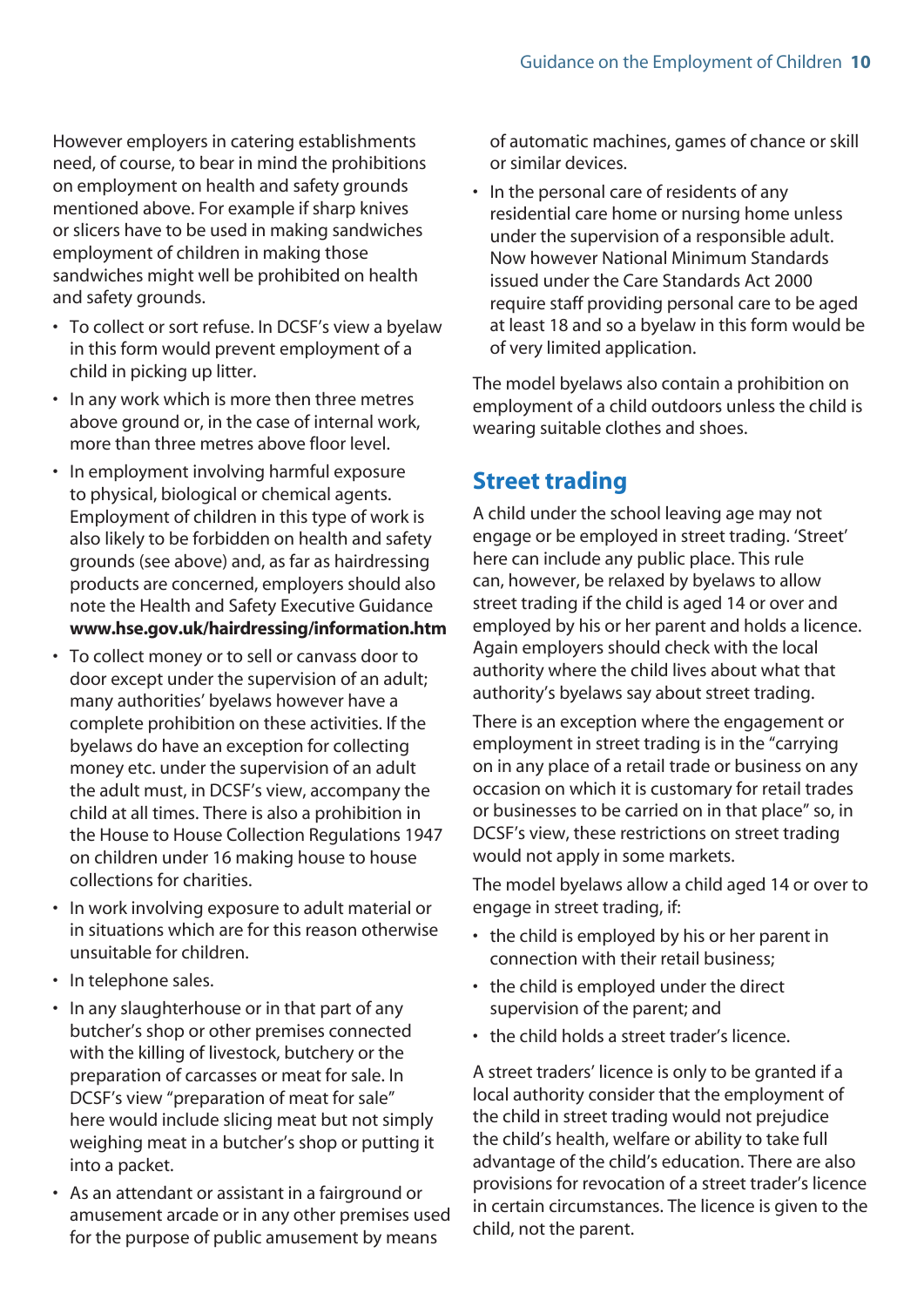# <span id="page-11-0"></span>Section 7 **Permits**

#### **Is a permit needed?**

The model byelaws require permits for employment of children under the school leaving age and many authorities have made byelaws which follow the model, so again employers need to check with the local authority where the employment is to take place whether there is a permit system in their byelaws. What follows in this section is based on the model byelaws.

#### **How does the permit system work?**

The employer has to provide certain information to the local authority within a week of employing a child. The information which has to be provided is:

- the employer's name and address and the name and address and date of birth of the child;
- the hours and days on which the child is to be employed, the occupation in which the child is to be employed, details of the task involved and the place of employment;
- a statement, by a parent of the child, that the child is fit to work and that the parent agrees to the employment;
- details of the school at which the child is a registered pupil; and
- a statement to the effect that an appropriate risk assessment has been carried out by the employer (see section 9).

The local authority will issue an employment permit to the child if it is satisfied that the proposed employment is lawful, that the child's health, welfare or ability to take full advantage of his or her education would not be jeopardised and that the child is fit to undertake the work for which he or she is to be employed. However before issuing a permit a local authority may require a child to have a medical examination although in practice this is rarely necessary. The permit will give details of the child, the hours and days on which the child is to be employed, details of the

tasks involved and the place of employment and is issued to the child, rather than the employer. Although the byelaws do not expressly require it, the local authority should give a copy of the permit to the employer.

The local authority may amend a child's employment permit if the child's employer applies to have it amended.

The local authority may revoke a child's employment permit if the authority thinks that:

- the child is being illegally employed, or
- the child's health, welfare or ability to take advantage of education is likely to suffer.

### **Permit needed to employ a child**

An employer must:

- send details to the local authority within a week of the start of the child's employment (see above);
- once the permit has been issued, only employ a child in accordance with the permit; and
- in DCSF's view, cease to employ the child if the permit is refused or if it is revoked.

In DCSF's view the child can be employed without a permit during the period before the permit is issued, provided that the necessary details have been sent to the local authority within the week from the start of the employment.

If these rules are broken it is likely that the employers liability insurance of the person employing the child will no longer be effective, so that if there was an accident involving the child the employer would be uninsured, and would commit an offence.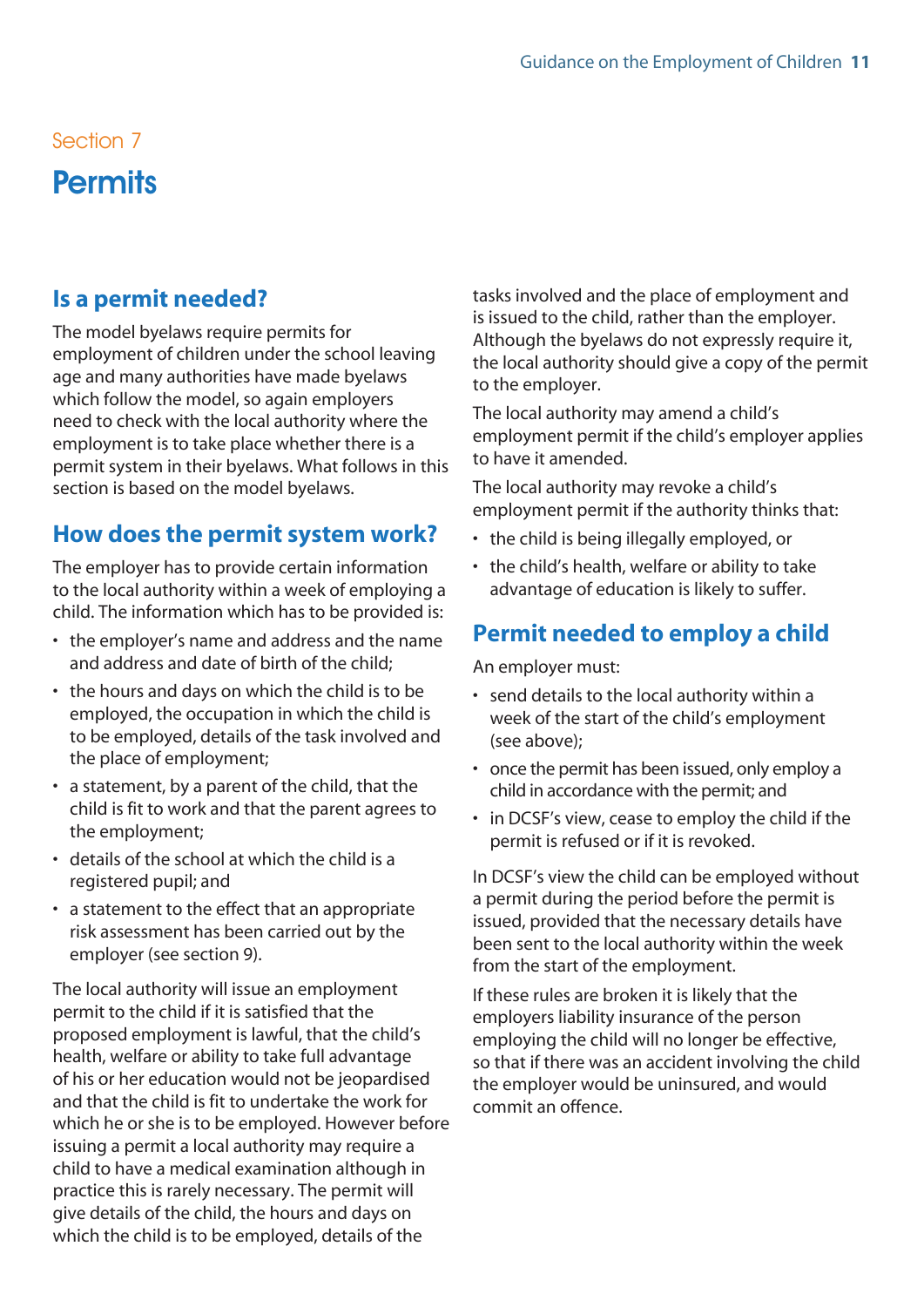# <span id="page-12-0"></span>Section 8 **Offences**

In general if a child is employed in contravention of any of the rules set out in sections 4 to 7, the employer commits an offence. The case would be heard in a Magistrate's Court and the maximum fine is currently £1,000.

In addition in general any person other than the child, whose act or default contributed to the contravention, also commits the offence.

In some cases the penalties are higher or occasionally lower. In particular the maximum penalty for employing a child in any of the types of work described under the heading 'health and safety' in section 6 is:

- if the case is heard in a Magistrate's Court, a fine of £20,000; or
- if the case is heard in the Crown Court an unlimited fine.

If a child engages in street trading in contravention of any rule described in section 6, the child commits an offence as well as the employer. If the child is convicted the maximum fine that can be imposed on the child is £200 which would normally have to be paid by the child's parent.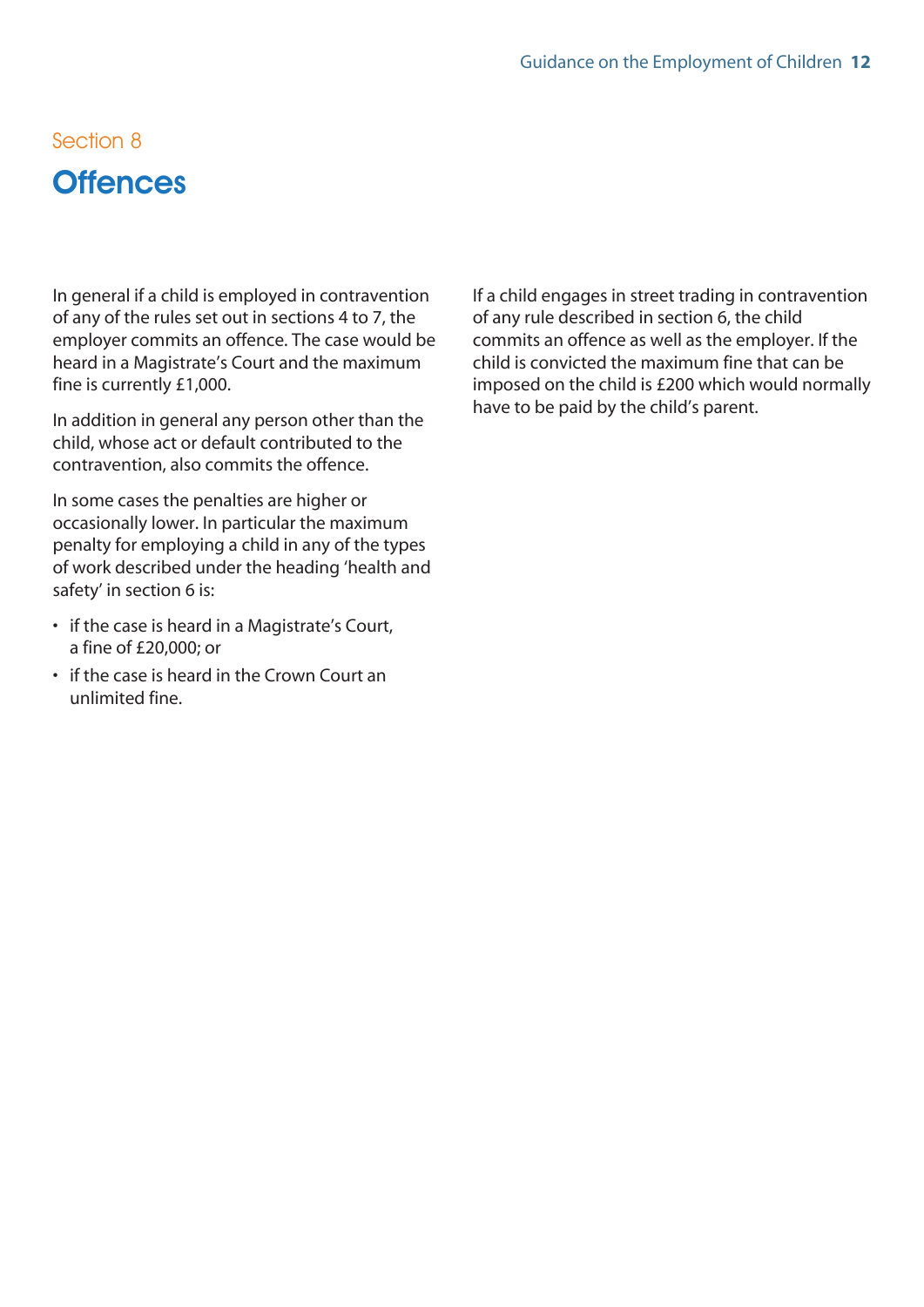# <span id="page-13-0"></span>Additional health and safety requirements

Section 6 described the types of work children cannot do on health and safety grounds. This section describes additional health and safety rules which apply.

### **What general health and safety requirements apply?**

All employers have a general duty to ensure, so far as is reasonably practicable, the health, safety and welfare of all their employees.

In addition, where young persons are employed, every employer must ensure that young persons employed by that employer are protected at work from any risks to their health or safety which are a consequence of their lack of experience or absence of awareness of existing or potential risks or the fact that young persons have not fully matured. This duty applies to anyone employing a young person; that is anyone who is under 18, and so will apply to the employment of children under the school leaving age. The employer has to look at the results of the risk assessment (see below) in deciding whether work involves the risks described above.

#### **What about risk assessments?**

All employers have to carry out risk assessments but there are special rules where young persons are to be employed.

Employers are required to:

- Assess risks to all young people under 18 **before** they start work.
- Ensure that the risk assessment takes into account the inexperience, lack of awareness of risks and immaturity of young persons.
- Introduce control measures to eliminate or minimise the risks, so far as is reasonably practicable.

Where the employer employs five or more employees, he or she must record the significant findings of the assessment and any group of employees identified by the employer as being especially at risk. Risk assessments do not however have to be recorded if there are fewer than five employees.

These requirements about risk assessments do not apply where work is occasional or short term work in a family undertaking and is regarded as not being harmful, damaging or dangerous.

### **What information has to be given to parents**

Before employing a child under the school leaving age the employer must let a parent of the child know the key findings of the risk assessment and the control measures introduced.

The regulations do not require this information to be in writing. However good practice would be to do this in writing so that a record is kept and all parties have relevant information.

Again this requirement does not apply where the work is occasional or short-term work in a family undertaking and is regarded as not being harmful, damaging or dangerous.

#### **Offences**

An employer who does not comply with any of these requirements commits an offence. The case can be heard either in a Magistrates Court or in a Crown Court. If the case is heard in a Magistrates Court the maximum fine is £20,000. If the case is heard in a Crown Court there is no limit on the maximum fine which can be imposed.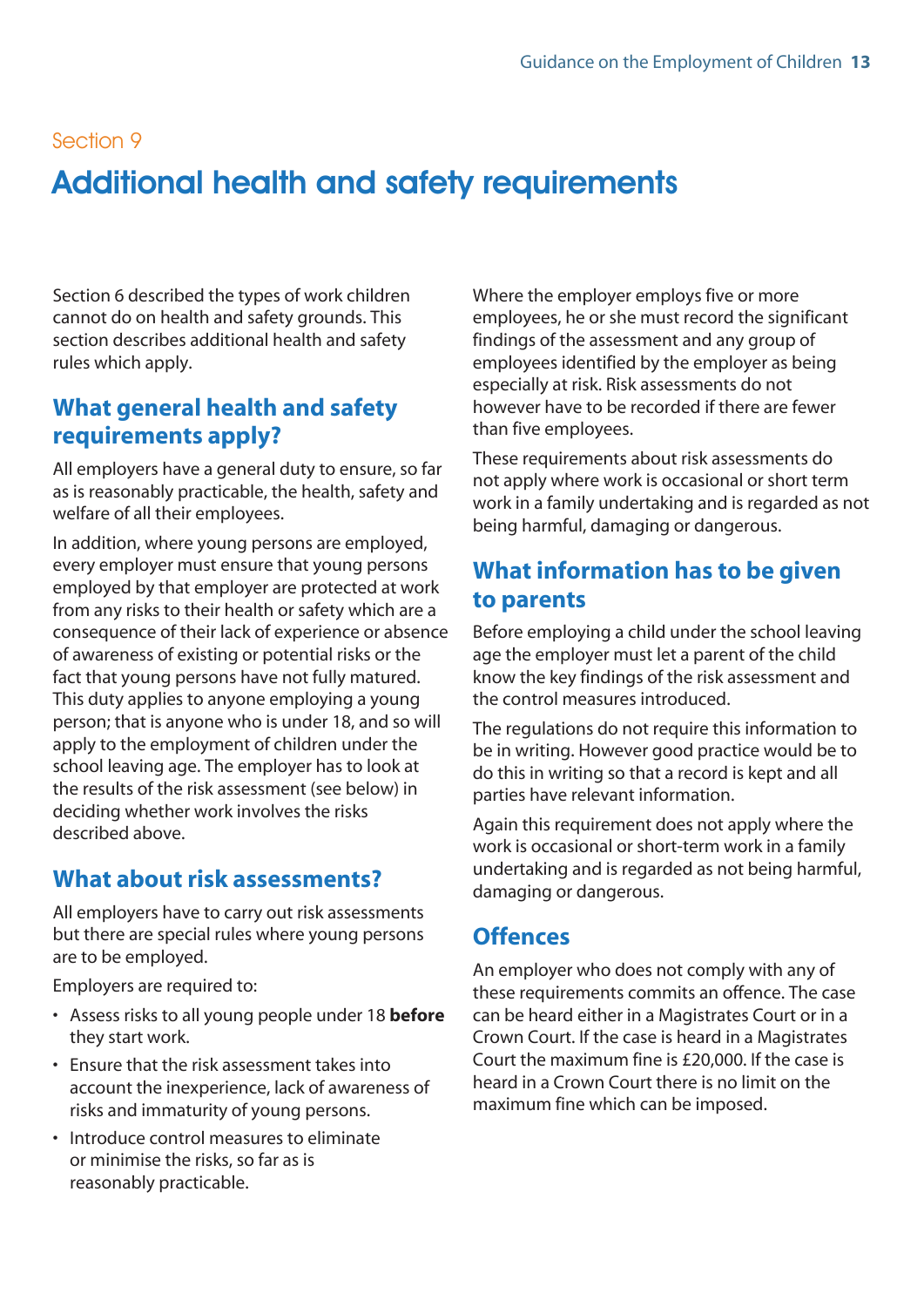# <span id="page-14-0"></span>Section 10 Work experience

Some of the rules set out in the earlier sections of this guidance do not apply where the child's employment is work experience. The work experience must however be arranged by the local authority or by the governing body of a school acting on behalf of the local authority if these rules are to be relaxed. This relaxation of rules is contained in section 560 of the Education Act 1996. The work experience must be in the last two school years during which the child is of compulsory school age.

### **Do the restrictions on hours apply?**

None of the restrictions relating to hours set out in section 4 apply, but there are other rules, which normally apply to 16 and 17 year-olds rather than children under the school leaving age. Children on work experience should normally only work for no more than eight hours each day and 40 hours each week. In some cases this will be a legal requirement under the Working Time Regulations 1998. In other cases, although it may not be a legal requirement, DCSF would recommend that children on work experience should not work longer than these hours.

### **Does the restriction to light work apply?**

This rule, described in section 5 does not apply.

### **Do any of the prohibitions or restrictions in section 6 apply?**

The following still apply:

- The rules under the heading 'health and safety'.
- The rules governing employment in the sale of alcohol.
- The rules prohibiting employment in gambling.
- The rules prohibiting employment in boats.
- In addition the Education Act 1996 preserves the effect of any rules about employment of persons below any specified age. This means that if any byelaws go beyond the model and set out additional prohibitions on, say, employment of children under 15 then those prohibitions will continue to apply.

The following will not apply:

- The restrictions in the model byelaws, which means that permits are not required where the employment is work experience.
- The restrictions on street trading.
- The prohibition on employment in industrial undertakings.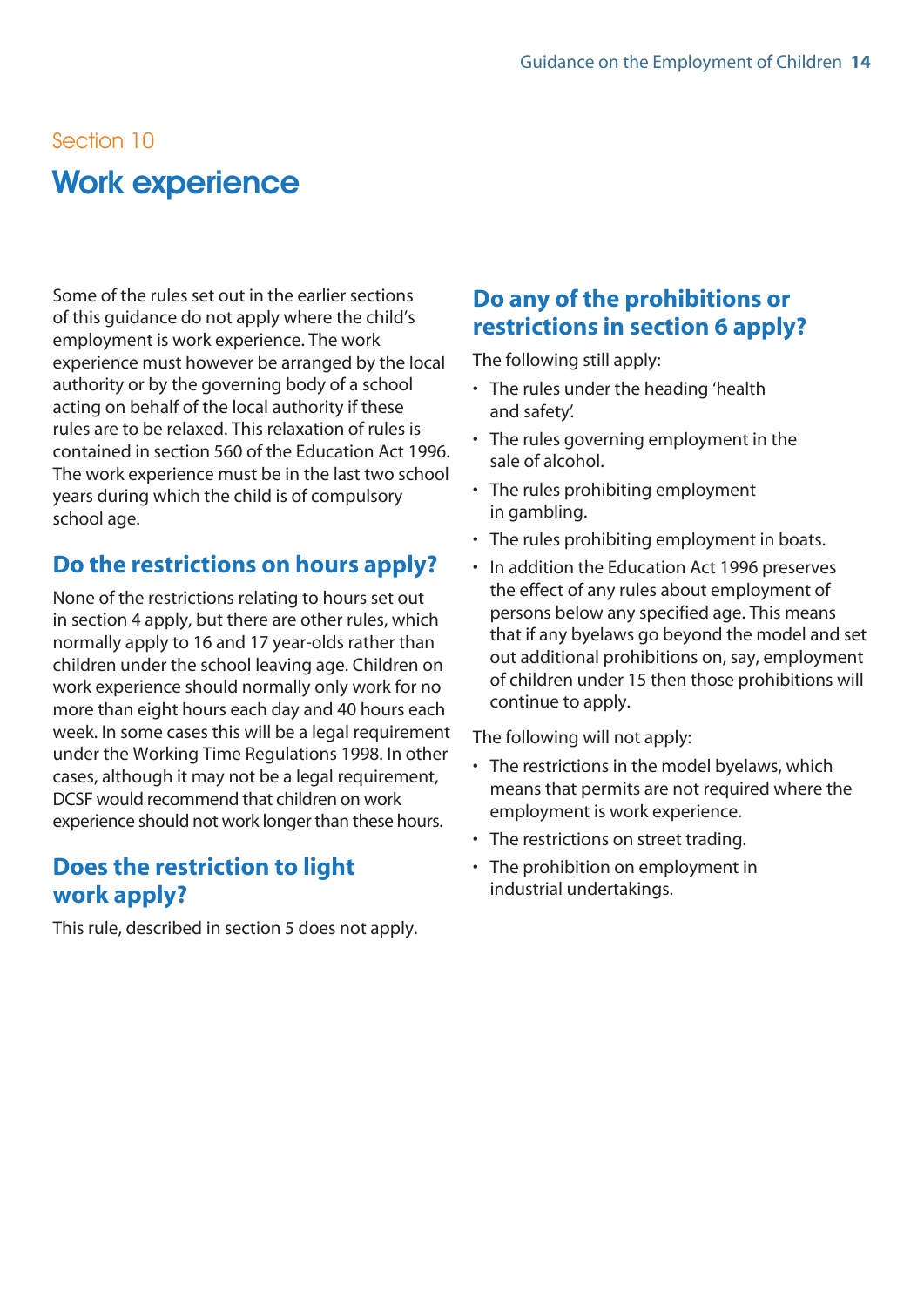# <span id="page-15-0"></span>Implications for local authorities

As has been seen the law on employment of children comes from a variety of sources including byelaws. As far as byelaws are concerned this guidance has described the model byelaws but clearly not all authorities' byelaws will stick precisely to the model. For example, as mentioned in section 6, although the model byelaws prohibit employment in milk delivery some authorities allow it.

Consequently it is very important that local authorities have good arrangements for making people aware of the general rules about employment of children and also the rules in their byelaws.

The DCSF suggests that local authorities develop local communications strategies including engaging local chambers of commerce, local safeguarding children's boards, children's trusts and schools with a view to raising awareness of the law on child employment and disseminating guidance.

It is also helpful if awareness raising information is targeted at and tailored to particular groups, for example employers, children and young people, parents and schools. Examples of awareness raising activities are:

- presentations by child employment officers to target groups, e.g. local chambers of commerce, local safeguarding children's boards, children and teachers at school assemblies, parents at parents' evenings;
- leaflets designed specifically for employers and parents, which could be disseminated via schools, local libraries, citizens advice bureaux chambers of commerce and retail outlets.

The DCSF recommends that local authorities ensure that information on child employment is included in their Family Information Services and that they work with local Connexions services to ensure that their websites and information leaflets include information on child employment law.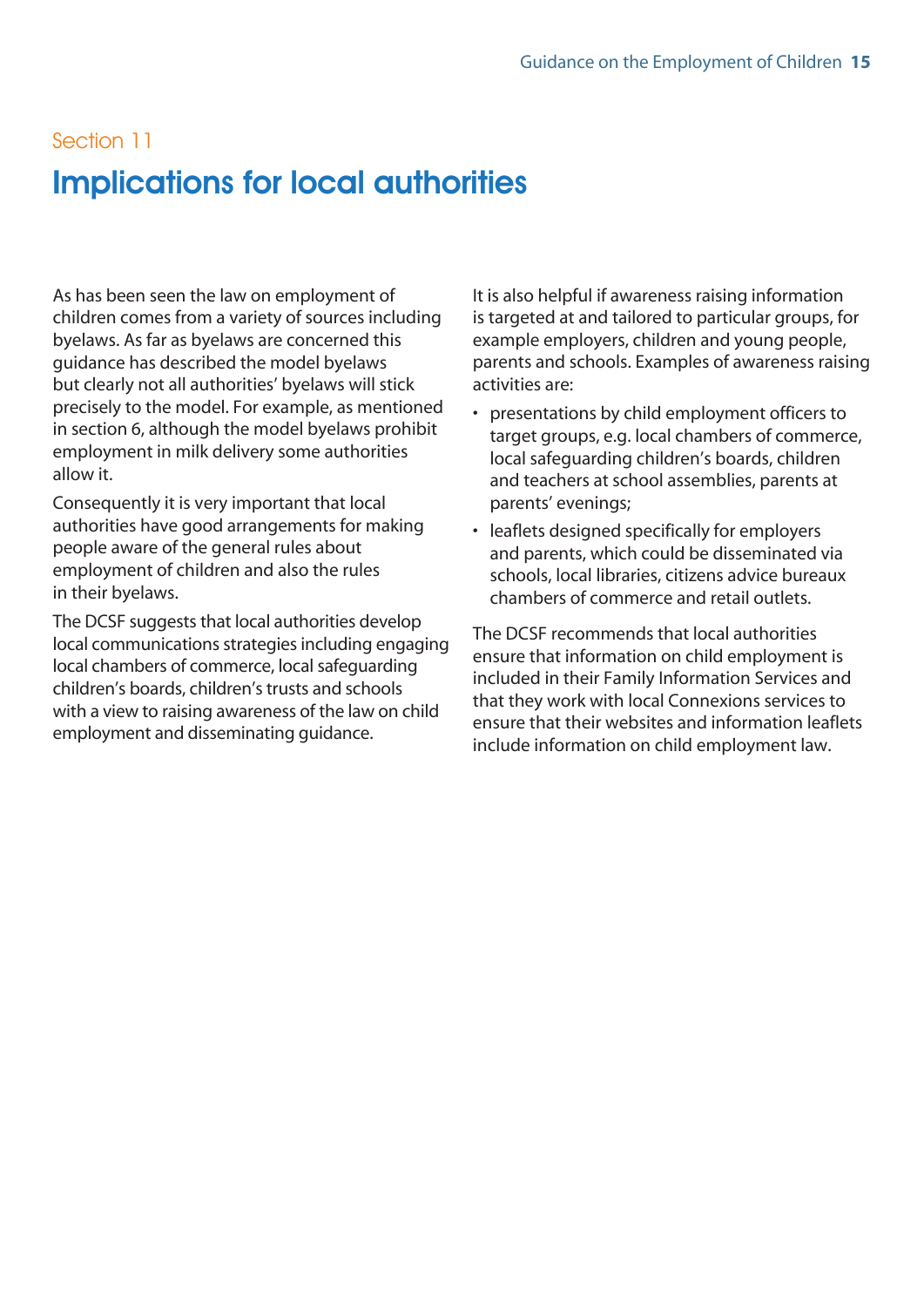# <span id="page-16-0"></span>Implications for employers

The whole of this guidance is relevant to employers, but key points employers will need to be aware of are:

- The prohibitions and restrictions on certain categories of work as listed in section 6, including those prohibited on health and safety grounds.
- The health and safety requirements in section 9. All employers must pay careful attention to this, ensuring that risk assessments are carried out and parents are informed of the key findings.
- Where local authority byelaws require employment permits for child employees, the obligation to notify the relevant details (see section 7) to the local authority within a week of the start of the child's employment, and to ensure that the child is employed only in accordance with the permit.
- The rules on safeguarding in section 15.
- The age limits and hours set out in section 4.
- The offences in section 8.

It is important for employers to ensure that they have contact details for the child's parents or any other person they may need to contact in the event of an emergency.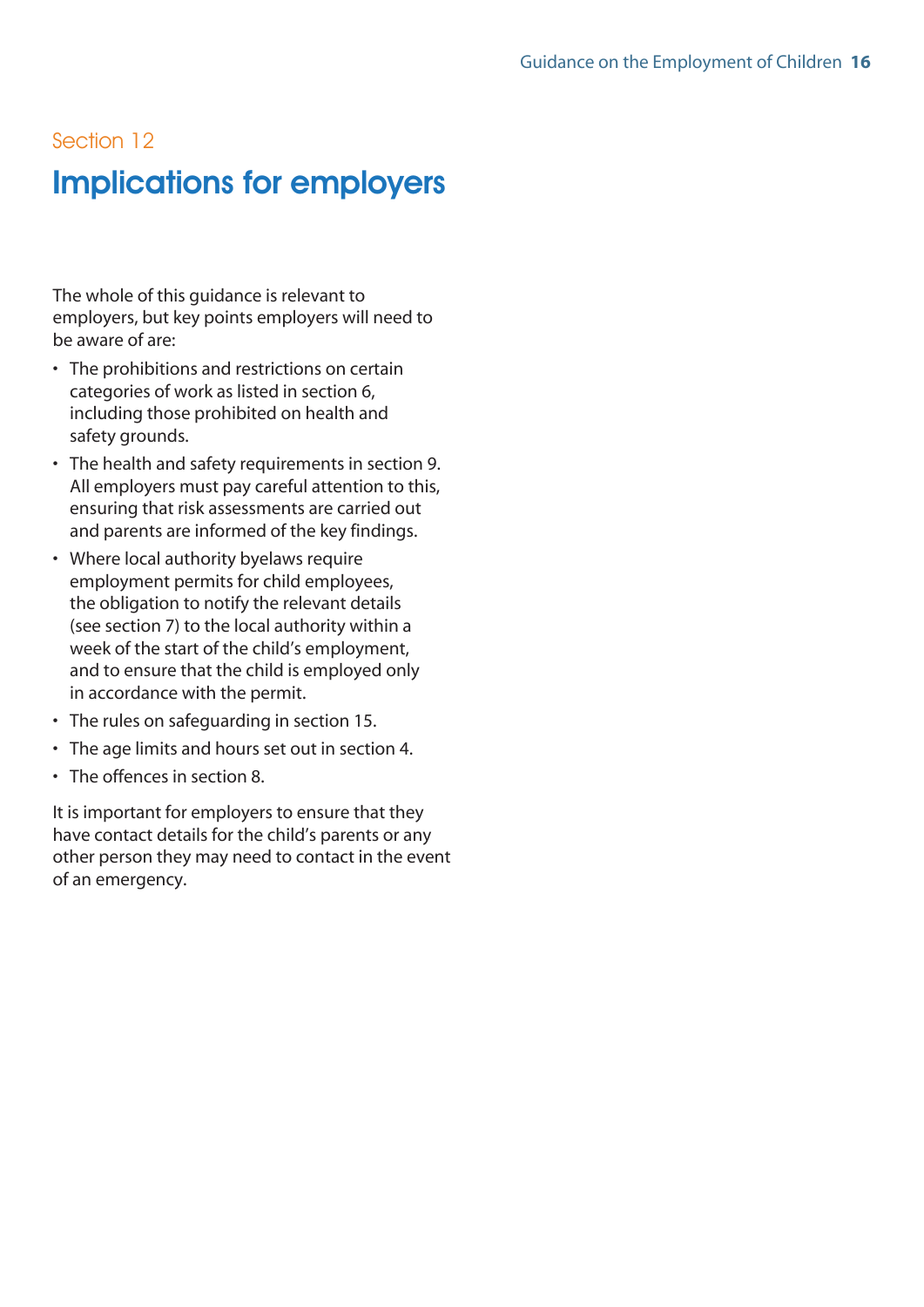# <span id="page-17-0"></span>Section 13 Implications for schools

Part-time work is potentially beneficial for young people. It introduces them to the world of work and can develop self-confidence, communication and organisational skills, familiarity with money and dealing with other people. But the primary focus should always be on children's full-time learning. Employment can enhance a child's education, but the right balance has to be struck.

The non-statutory programme of study 'Economic Wellbeing and financial capability' at Key Stages 3 and 4 and the statutory requirement for Work-related Learning at Key Stage 4 provide opportunities for children to learn about the world of work and the part they may play in it, even as young workers. The activities for these programmes of study can also include information and learning around children's employment rights and their health and safety at work. This will have particular significance for those children and young people who have taken part-time jobs whilst still at school.

Schools should be aware that a pupil's absence may be a result of their employment during school hours. Such employment would be in breach of the legislation and the child employment officer at the local authority should be notified so that they can take appropriate action to enforce the law (section 8 sets out details of offences and penalties).

Even where it is lawful, it is possible that parttime work may adversely affect a child's school performance and put their education at risk. Where a school suspects that a pupil's absence, tiredness at school, or other problems with concentration or behaviour, may be related to their employment, the school should consider contacting the local authority's Education Welfare Service. If the child's employment is clearly putting their education at risk, the local authority may revoke the child's employment permit if their byelaws provide for this, or they may take action as described near the beginning of section 6 of this guidance.

Schools will clearly have a role in arrangements for work experience for pupils on work-related education programmes. Separate guidance is available on this, but section 10 of this guidance sets out how the rules on child employment generally may affect children on work experience placements.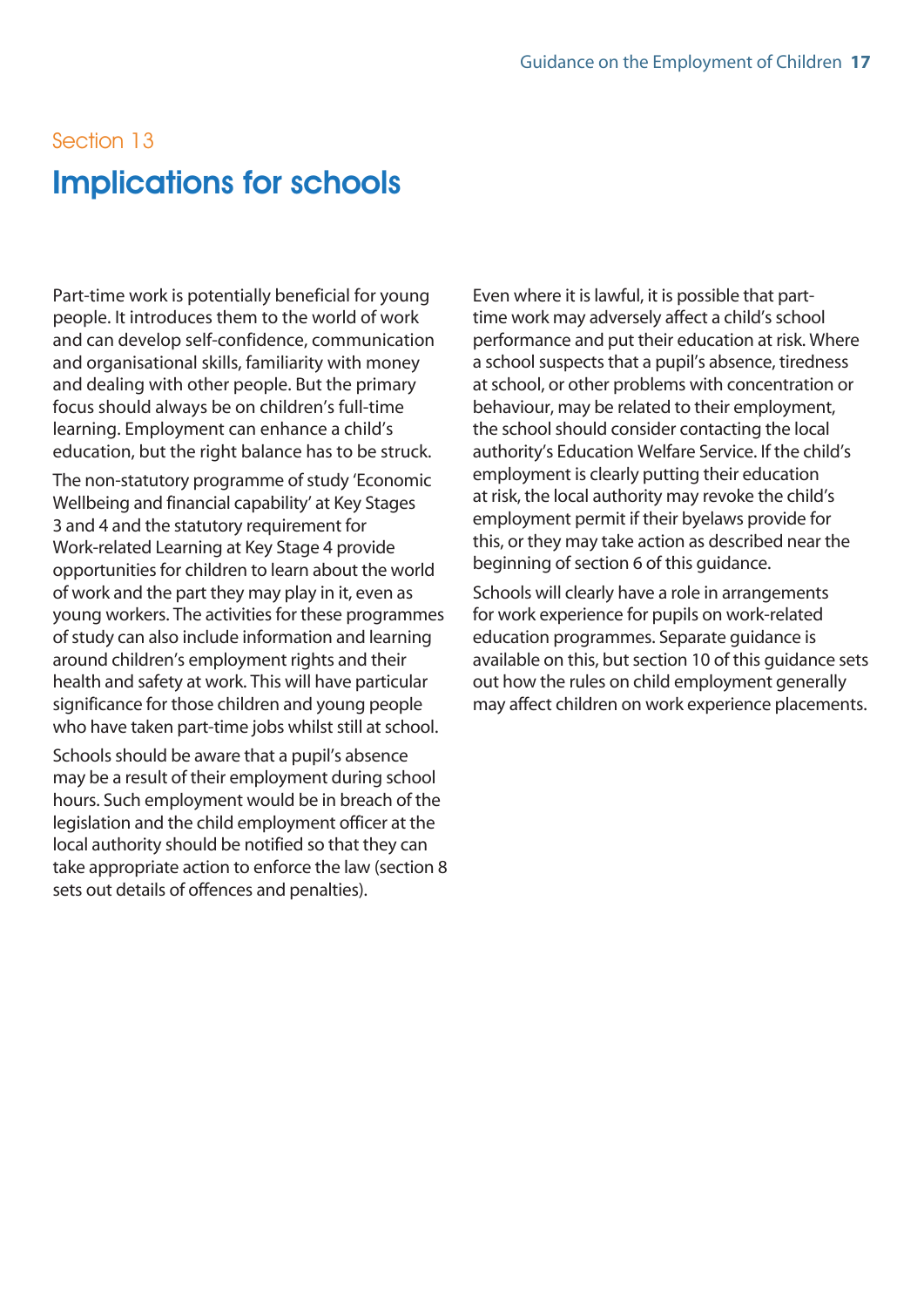# <span id="page-18-0"></span>Implications for parents and children

We expect parents to take an active interest in their child's employment experience and be satisfied that their child's health, safety, welfare and education will not be jeopardised by the employment. We would expect employers to respond to enquiries from parents seeking to satisfy themselves about this. Parents should ensure that employers are given all relevant information about any special needs or medical conditions their child may have. It is also important that emergency contact arrangements are in place between the child, the employer and the parents.

As can be seen from section 9 the employer must let a parent of the child know the key findings of the risk assessment and the control measures and this information must be given before employing the child. Then, if the local authority's byelaws require permits, a parent has to agree to the employment. This information from the employer will help a parent to decide whether to agree to the employment.

Children should inform their parents when they obtain employment. They should be aware that they may need a permit and if so it is likely that the parent must agree to the employment.

## **Babysitting**

Although this is not normally considered to be employment as it is usually conducted without any form of employment contract and is often unpaid, parents should consider a range of factors before allowing their child to babysit or using a babysitter themselves:

- A babysitter could be at risk of harm from the parents for whom they are babysitting. It is a good idea for parents to ensure that they know the people their child is babysitting for. Parents might also want to check that arrangements are in place for their child to return home safely from babysitting.
- There is no legal minimum age for babysitting, but if a parent chooses to leave their child with a babysitter who is under 16 the parent remains legally responsible for ensuring that their child comes to no harm – they cannot delegate their parental responsibility. If a child is harmed whilst with a babysitter, the police can prosecute the child's parent for negligence. Parents can be prosecuted for 'wilful neglect' if they leave their child unsupervised "in a manner likely to cause unnecessary suffering or injury to health" (Section 1 of the Children and Young Person's Act 1933).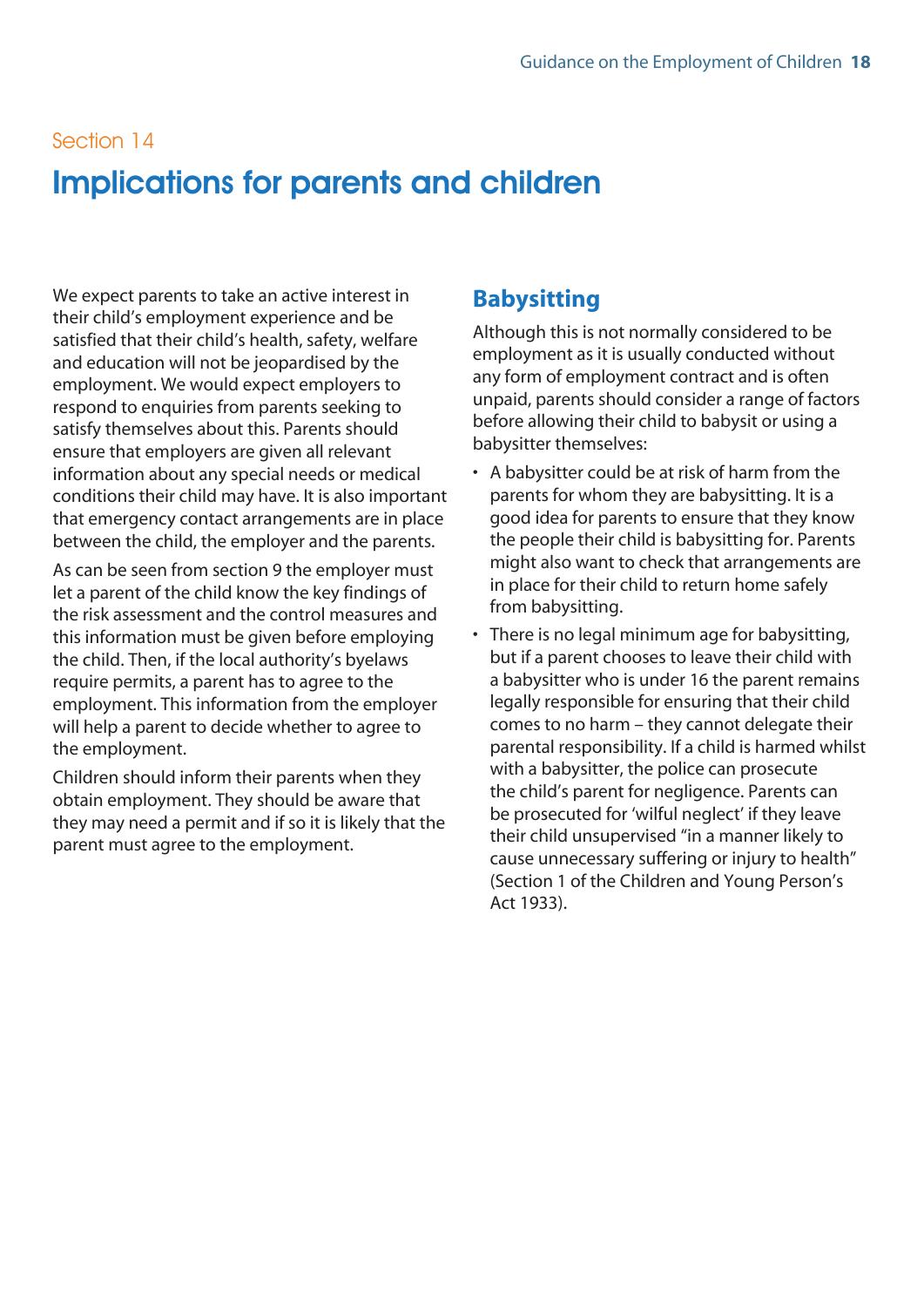# <span id="page-19-0"></span>Safeguarding children

#### **Introduction**

Currently, Criminal Records checks are carried out by some employers in respect of employees in certain positions that involve working with children in order to assess their suitability to work with children. The law will shortly be changing with the coming into force in October 2009 of the Safeguarding Vulnerable Groups Act 2006, which introduces a new vetting and barring scheme for persons who work with children and vulnerable adults. This guidance first of all describes the current rules and then describes the position as it will be under the Safeguarding Vulnerable Groups Act.

#### **The current rules**

The present rules will remain in place until October 2009. Currently, if a person is disqualified from working with children, it is an offence:

- for that person knowingly to apply for, offer to do, or accept any work in a regulated position;
- for anyone knowingly to offer work in a regulated position to that person; and
- for anyone knowingly to fail to remove the person from the regulated position.

If convicted of this offence the maximum penalty is:

- If the case is heard in a Magistrates Court, a fine of £5,000 or six months imprisonment, or both.
- If the case is heard in the Crown Court an unlimited fine or five years imprisonment, or both.

#### **When is a person disqualified from working with children?**

A person is disqualified from working with children if:

- the person is included in the list of persons barred from teaching (List 99) on the grounds that they are unsuitable to work with children or a list kept by DCSF of individuals considered unsuitable to work with children; or
- the Court has made an order disqualifying the person from working with children. The Court would only make an order if the person has been convicted of certain criminal offences against children.

#### **What is a regulated position?**

A 'regulated position' is defined by the Criminal Justice and Court Services Act 2000 and includes a position where the normal duties involve caring for children under 16 in the course of their employment or where a substantial part of the duties include supervising or training children under 16 in the course of the children's employment.

#### **CRB Disclosure**

Currently persons who employ or propose to employ a person in a 'regulated position' are eligible to obtain an enhanced Criminal Records Bureau Disclosure.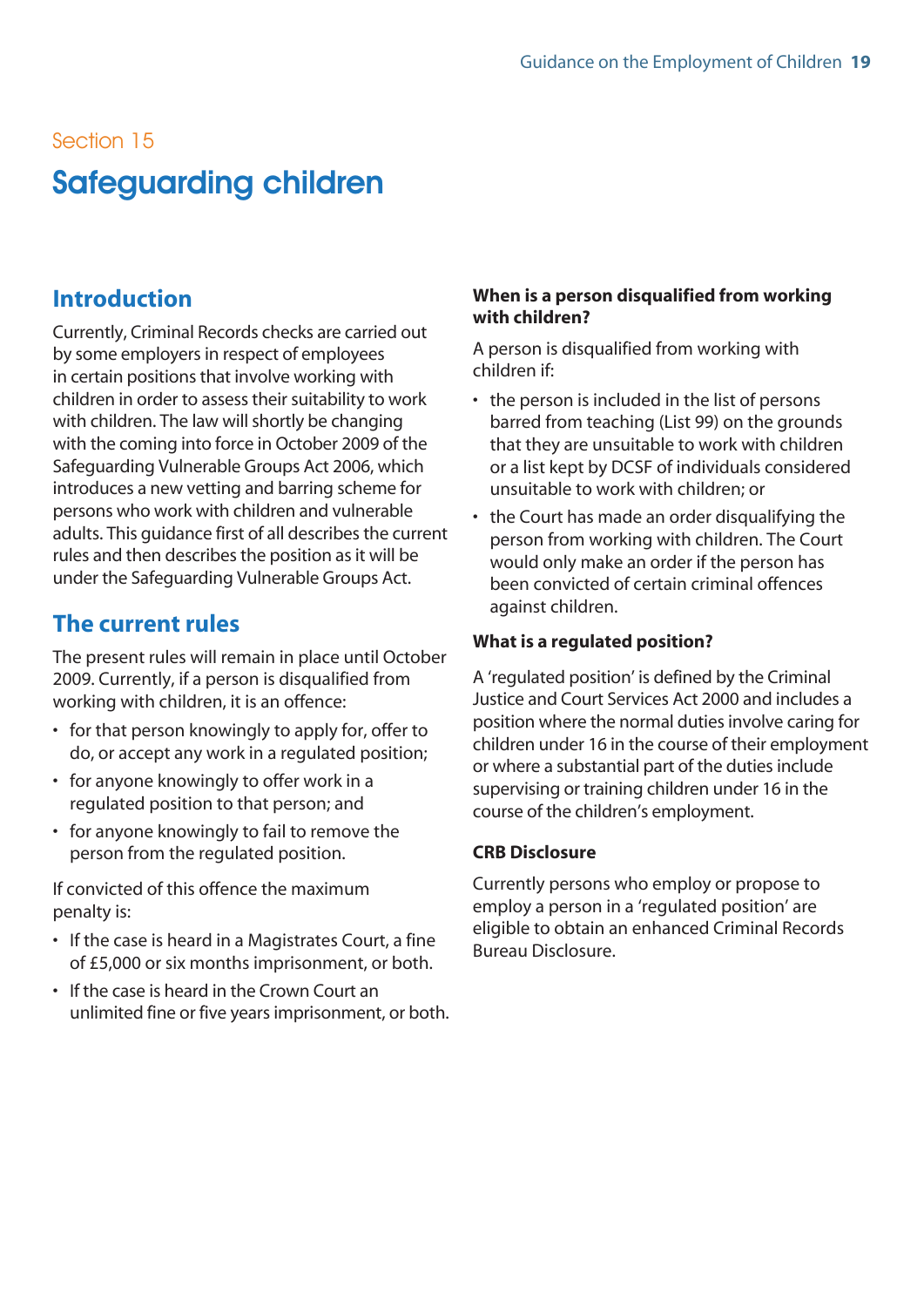### **The position under the Safeguarding Vulnerable Groups Act 2006**

The detailed law is scheduled to change in October 2009 with the coming into force of the Safeguarding Vulnerable Groups Act 2006 although the main structure of regulation will be the same in the case of employment of children. Offences will be committed if a person who is barred from working with children engages in regulated activity (discussed below). The Act also includes provisions forbidding people from engaging in regulated activity unless they are registered with the Independent Safeguarding Authority, but the Government intends to exempt people in settings involving employment of children from this requirement.

In addition to the new provisions in the Act, where a local authority's byelaws require permits (see section 7 above) it may be possible for a local authority to rely on provisions in the byelaws to revoke a permit if it considers that the child's welfare is likely to suffer.

#### **The offences under the Act**

Under the Act, if a person is barred from working with children, it is an offence:

- for that person to seek to engage, offer to engage or engage in regulated activity; and
- for anyone who knows or has reason to believe that the person is barred from working with children to permit that person to engage in regulated activity.

If convicted of this offence the maximum penalty is:

- If the case is heard in a Magistrates Court, a fine of £5,000 or 12 months imprisonment or both.
- If the case is heard in the Crown Court an unlimited fine or five years imprisonment or both.

#### **What is meant by barred from working with children?**

This means being included in a list of persons barred from working with children kept by the new Independent Safeguarding Authority. This list replaces the lists which currently operate, mentioned earlier in this section.

#### **What is regulated activity?**

Regulated activity includes:

- teaching training or instruction of a child under 16;
- care for or supervision of a child under 16;
- advice or guidance provided for a child under 16; or
- treatment or therapy provided for a child under 16;

in the course of the child's employment.

Employment here includes any form of work carried out under the supervision or control of another person and it makes no difference if the child is not paid. So teaching, training, instruction etc of a child under 16 where the child is on work experience will be regulated activity. In all cases however the teaching, training, instruction etc must be part of the person's job.

#### **Checking with the Independent Safeguarding Authority**

It will be possible, but not a requirement, for anyone who employs or is proposing to employ a person to engage in 'regulated activity' in a setting where children under 16 are being employed, including where they are on work experience, to check whether the person is registered with the Independent Safeguarding Authority (ISA) if the person consents to the check. If an employer has not checked whether an employee is ISA registered, or has established that the employee is not registered and the employee turns out to be barred but the employer does not know this or has no reason to believe it, the employer would not have committed an offence.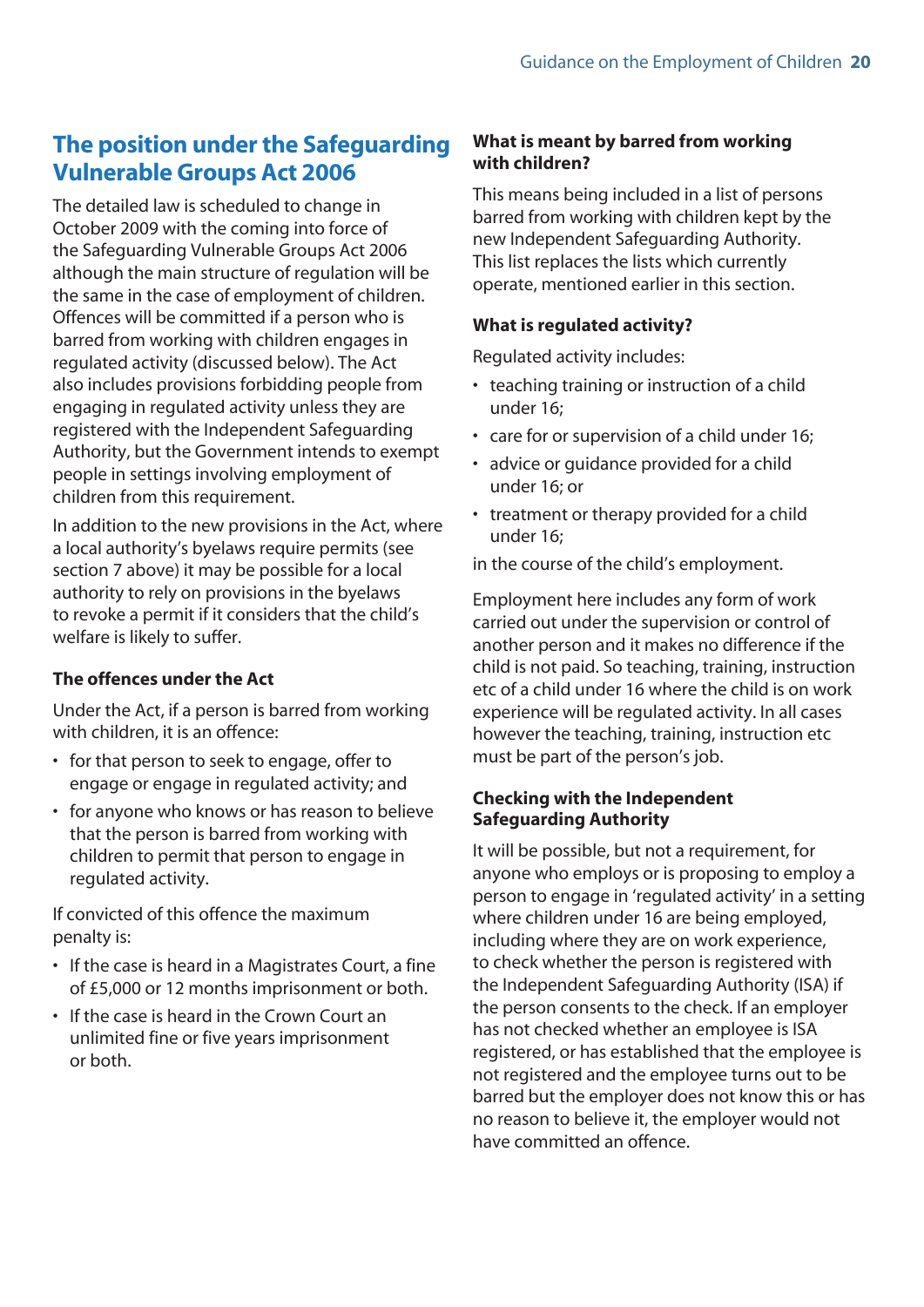#### **Examples**

A 15 year-old girl is employed in a Saturday job in a hairdressing salon and it is the job of one member of the staff to supervise and instruct her. That person is engaged in regulated activity but does not have to be ISA registered. However if that person was barred from working with children:

- He or she would commit an offence.
- Anyone else who allows the person to supervise and instruct the girl, who knows or has reason to believe that the person is barred from working with children, also commits an offence; such a person could be the person's employer, or the branch manager of the salon.

The girl may well come into contact with other employees at the salon who might give her advice but if that is not part of their job description then it would not mean that they were engaged in regulated activity.

A 15 year-old boy has a job doing a paper round. If the owner of the newsagent is a sole proprietor and there are no other employees, there will be no requirement on the owner to be ISA-registered. If there is a shop assistant who instructs or supervises the paper boy in any way (such as being ready to correct, warn or dismiss him further to a complaint by a householder), the shop assistant will not have to be ISA-registered and the proprietor will not have to check whether the shop assistant is ISA-registered. However a proprietor or shop assistant who provides any form of instruction or supervision of the boy will be engaging in regulated activity and will be committing an offence if he or she is barred from working with children. A proprietor will commit an offence if the proprietor allows a shop assistant who is barred to provide any such instruction or supervision and the proprietor knows or has reason to believe that the shop assistant is barred.

#### **Further information**

Guidance to be published in 2009 on the Vetting and Barring Scheme will explain the ISA registration and checking process and offer advice on good practice. This advice is likely to build on existing guidance in the area of work experience, which advocates a risk-based approach to decisions as to whether or not to obtain CRB disclosures on adults in the workplace.

For more information see also ISA's website **[www.isa-gov.org.uk](http://www.isa-gov.org.uk)**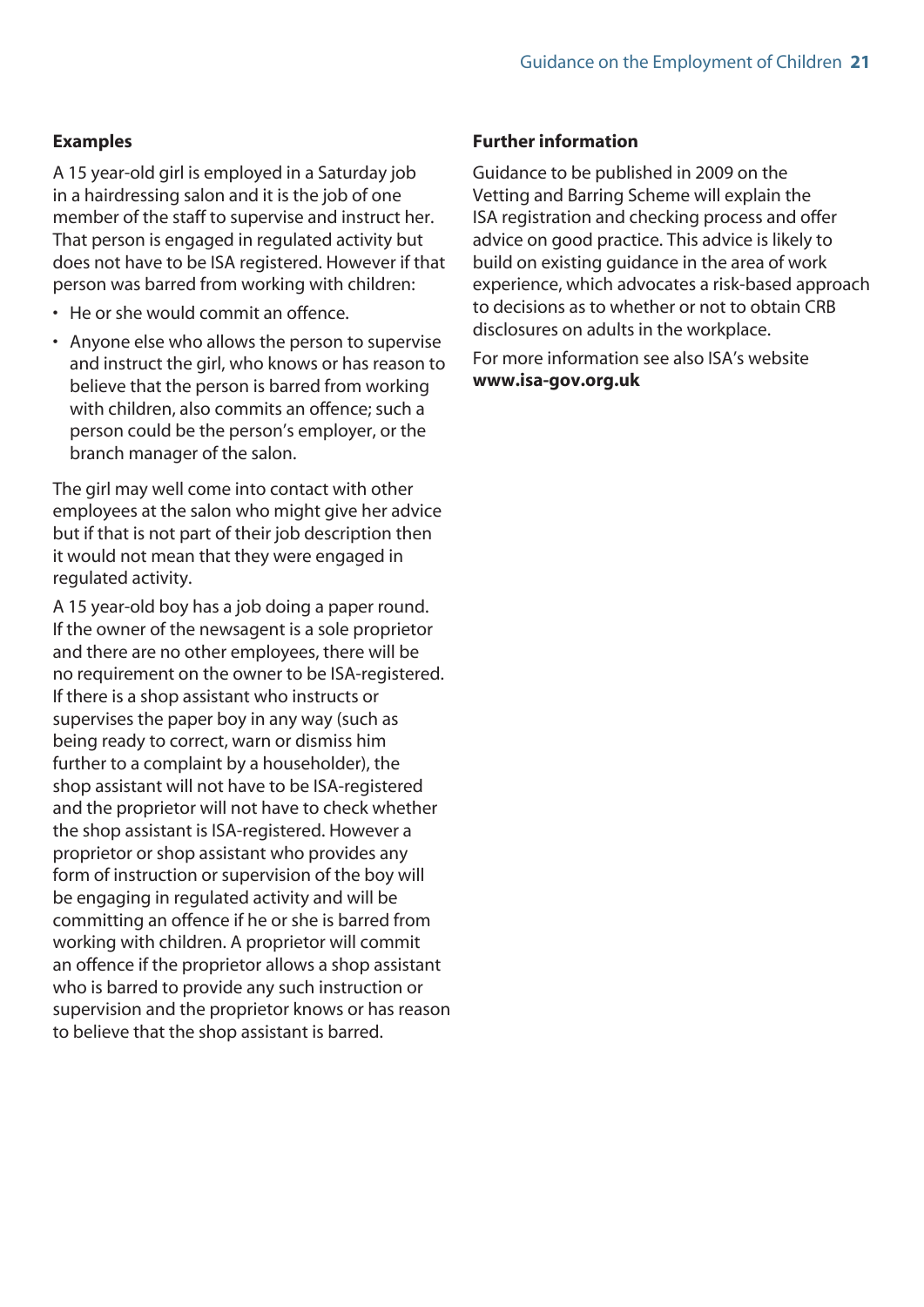# <span id="page-22-0"></span>**References**

Apart from local authority byelaws the main Acts and regulations which govern employment of children are:

- The Children and Young Persons Act 1933 Part II and section 107, amended by the Children (Protection at Work) Regulations 1998 (S.I. 1998/276),the Children (Protection at Work) Regulations 2000 (S.I. 2000/1333) and the Children (Protection at Work) (No 2) Regulations 2000 (S.I.2000/2548).
- Children and Young Persons Act 1963 section 35(2).
- The Criminal Justice and Court Services Act 2000 Part II.
- The Education Act 1996, sections 558 to 560.
- The Employment of Women, Young Persons and Children Act 1920.
- The Gambling Act 2005, sections 51 to 55.
- The House to House Collections Regulations 1947 (SR&O 1947/2662) amended by the House to House Collections Regulations 1963 (S.I. 1963/684), regulation 8.
- The Licensing Act 2003, sections 145 and 153.
- The Merchant Shipping Act 1995 section 55. See also Merchant Shipping Notice MSN 1776(M).
- The Riding Establishments Act 1964, amended by the Riding Establishments Act 1970, section 1(4A).
- The Safeguarding Vulnerable Groups Act 2006.
- The Management of Health and Safety at Work Regulations 1999 (S.I. 1999/3242) amended by the Management of Health and Safety at Work and Fire Precautions (Workplace) (Amendment) Regulations 2003 (S.I. 2003/2457).
- The Working Time Regulations 1998 (S.I.1998/1833).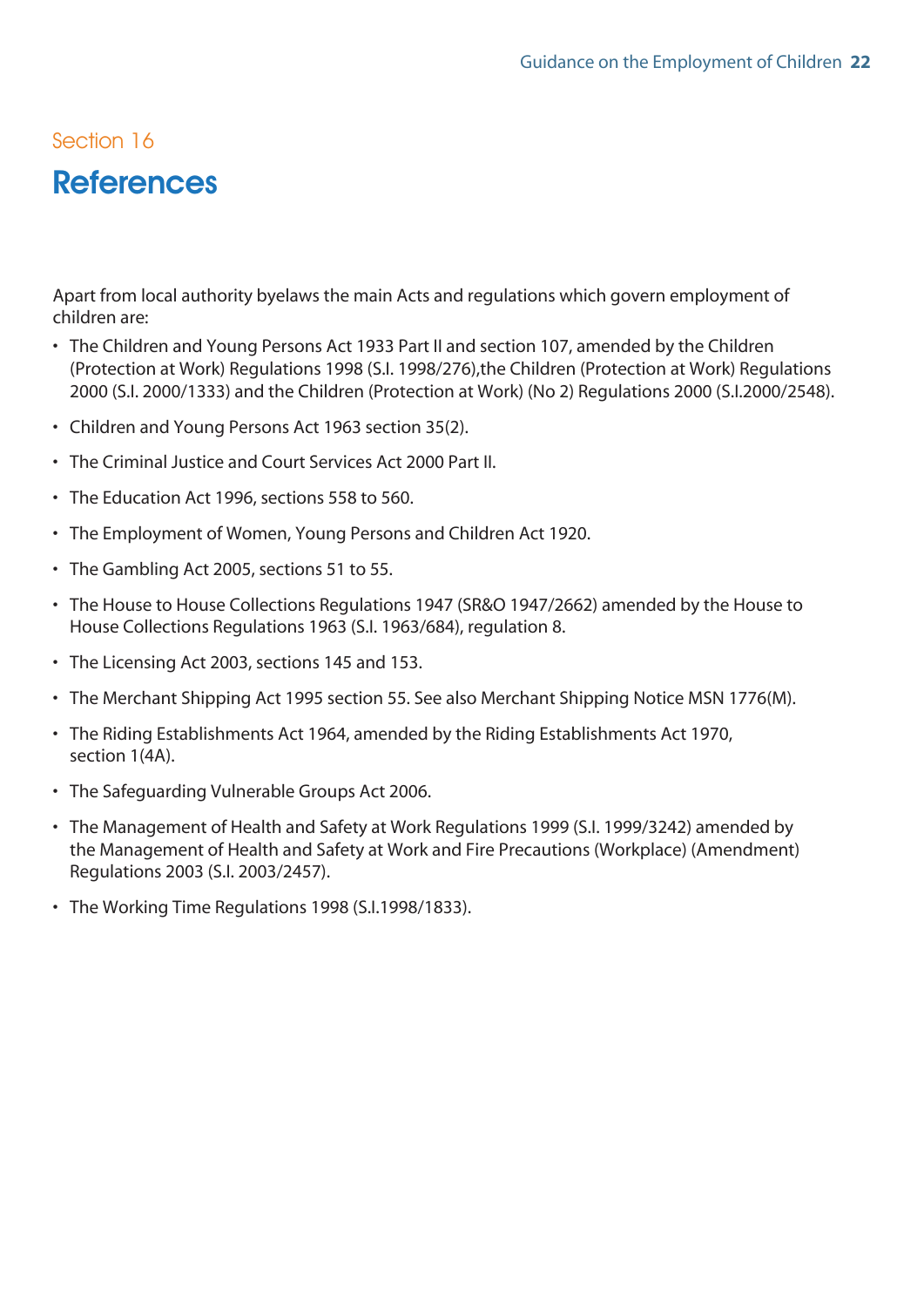# <span id="page-23-0"></span>Annex

# **Children – permitted hours of work – daily and weekly limits**

|                                                                               | <b>Daily limit</b> |                               |                                         | <b>Weekly limit</b> |                    |
|-------------------------------------------------------------------------------|--------------------|-------------------------------|-----------------------------------------|---------------------|--------------------|
|                                                                               | School day         | Non-school day<br>$Mon - Sat$ | Sunday<br>(school terms<br>or holidays) | School term         | School<br>holidays |
| <b>Children</b><br>Under 15                                                   | 2 hours            | 5 hours                       | 2 hours                                 | 12 hours            | 25 hours           |
| <b>Children aged</b><br>15 and over<br>but under<br>the school<br>leaving age | 2 hours            | 8 hours                       | 2 hours                                 | 12 hours            | 35 hours           |